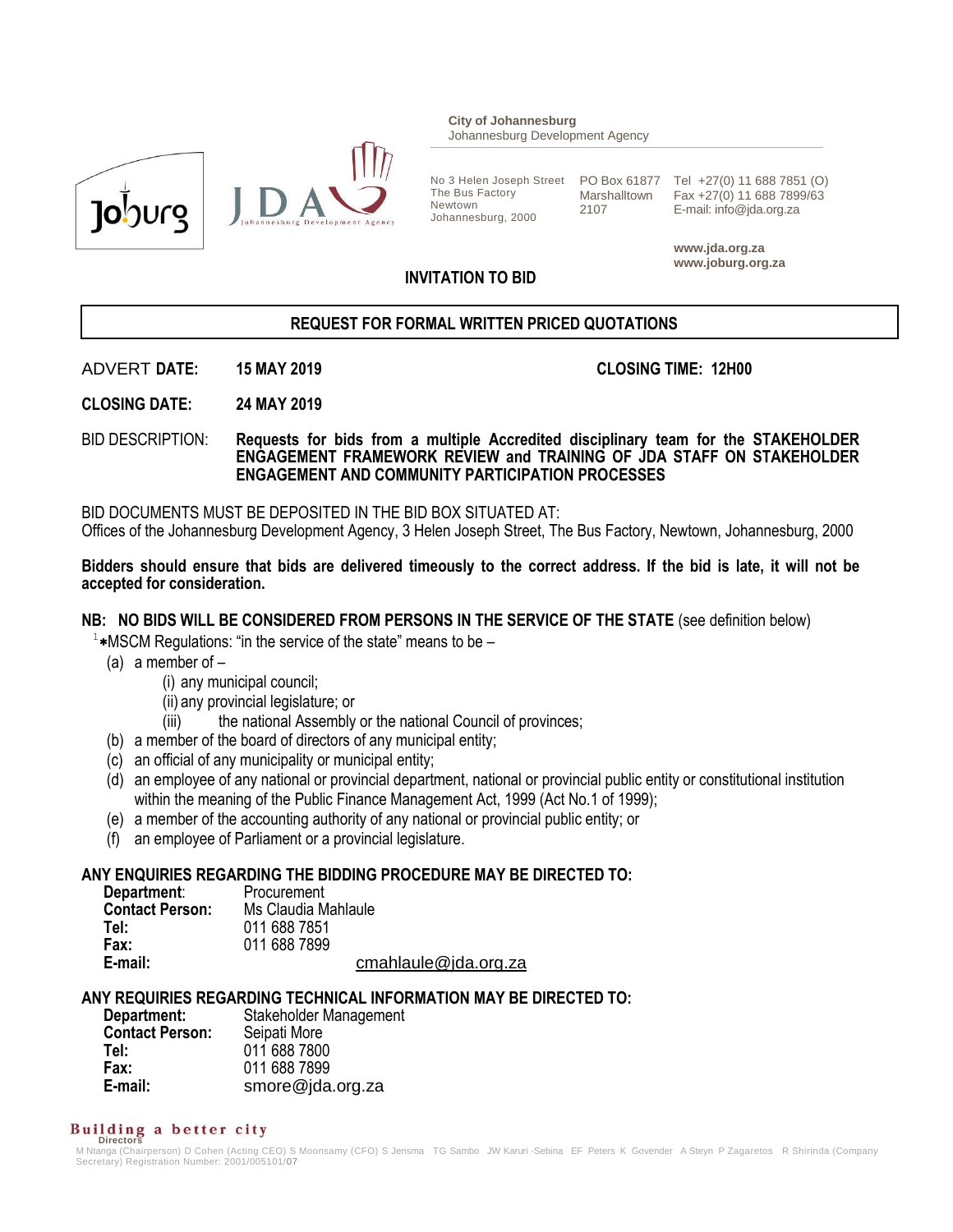#### **PLEASE NOTE: TENDERS MUST BE SUBMITTED ON THE TENDER DOCUMENTATION ISSUED. TENDER DOCUMENTATION MUST NOT BE REPRODUCED OR REARRANGED. ANY ADDITIONAL INFORMATION MUST BE SUBMITTED AS A SEPARATE ATTACHMENT TO THE TENDER DOCUMENT FAILURE TO DO SO WILL RESULT IN YOUR BID BEING DISQUALIFIED. OFFER**

# THE FOLLOWING PARTICULARS MUST BE FURNISHED **(FAILURE TO DO SO WILL RESULT IN YOUR BID BEING DISQUALIFIED)**

| <b>BID / RFP DESCRIPTION</b>    |  |
|---------------------------------|--|
|                                 |  |
|                                 |  |
|                                 |  |
|                                 |  |
| <b>CELLPHONE NUMBER</b>         |  |
| <b>FACSIMILE NUMBER</b>         |  |
| <b>VAT REGISTRATION NUMBER</b>  |  |
|                                 |  |
|                                 |  |
|                                 |  |
| <b>TOTAL BID PRICE</b>          |  |
| <b>TOTAL BID PRICE in words</b> |  |
|                                 |  |
|                                 |  |
|                                 |  |
|                                 |  |
|                                 |  |
| <b>DATE</b>                     |  |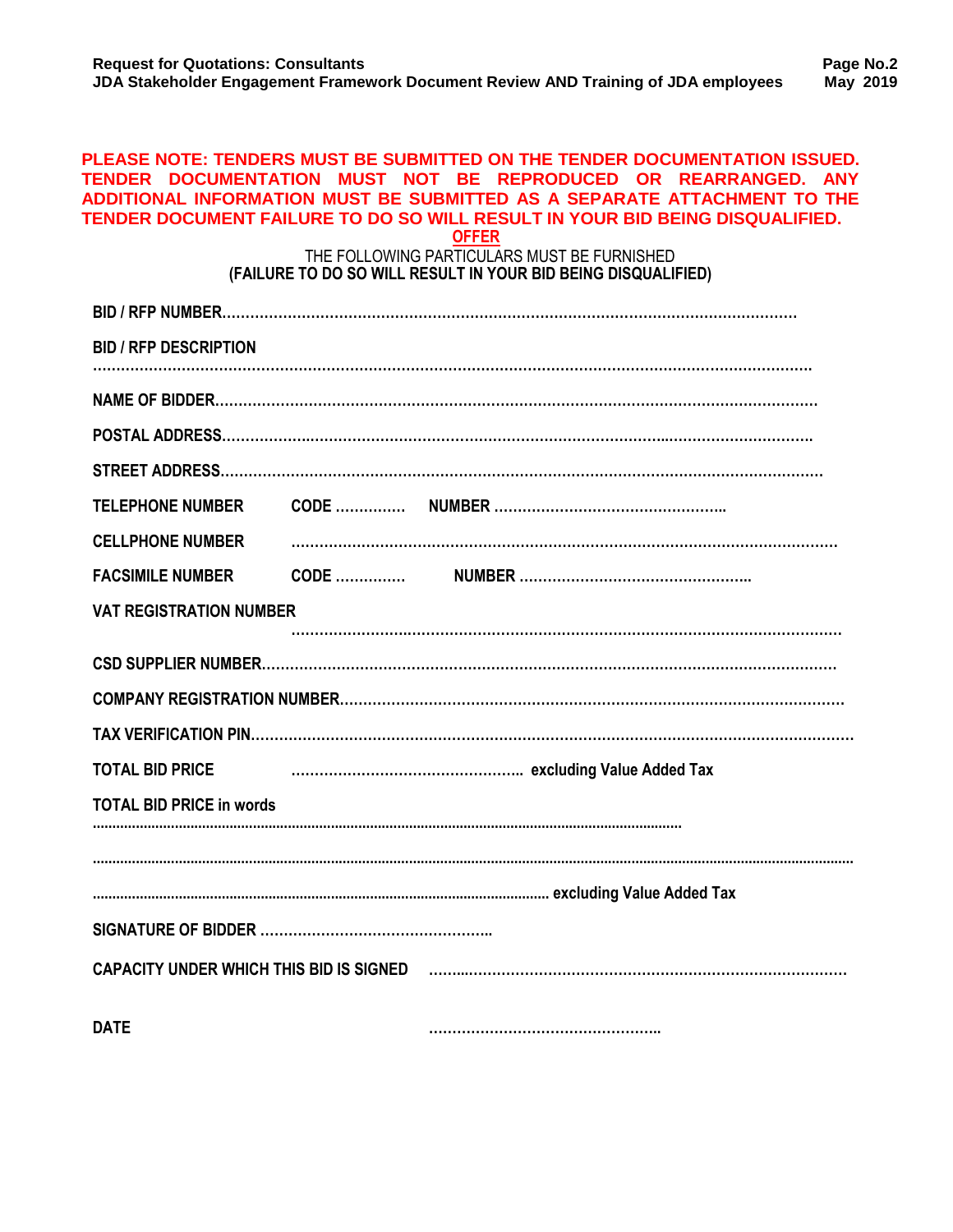- A valid Tax Clearance Certificate and Tax Compliant Letter from SARS must be submitted.
- An original and valid BBBEE status level verification certificate or a certified copy thereof must be submitted.
- An EME must submit a sworn affidavit confirming the following:
	- Annual Turnover Revenue of R10 million or less; and
	- Level of Black ownership

• Any misrepresentation in terms of bullet point above constitutes a criminal offence as set out in the B-BBEE Act as amended.

- A copy of the bidder's current municipal account in the name of the bidder or alternatively in the names of the directors / partners of the bidding entity must be submitted.
- Price(s) quoted must be valid for at least thirty (30) days from date of your offer.
- Price(s) quoted must be firm and must be exclusive of VAT.
- If the price quoted is above R 30 000 (inclusive of VAT), the quotation will be evaluated in terms of the 80/20 preference point system as prescribed in the Preferential Procurement Framework Act (No. 5 of 2000).

#### **Failure to comply with these conditions may invalidate your offer.**

#### **To all our stakeholders**

#### **RE: The channels of reporting fraudulent and Corrupt Activities**

The City of Johannesburg has a **zero-tolerance approach to Fraud, Theft, Corruption, Maladministration, and Collusion** by suppliers with employees. To reinforce this commitment, more channels have been added to report any Fraudulent and Corrupt activities.

Instances of corporate fraud and misconduct remain a constant threat to service delivery. The City of Johannesburg took a resolution to adopt strategic interventions aimed at combatting fraud and corruption. The City took a decision to centralize the reporting of fraudulent and corrupt activities through the establishment of an independent fraud hotline which is managed by independent service providers.

All people doing business with the Johannesburg Development Agency are encouraged to report any corrupt or illegal practice.

Employees are encouraged to report fraud, waste or other concerns suggestive of dishonest or illegal activities.

#### **Anyone can report fraudulent and corrupt activities through one of the following channels:**

- Toll free number………………………………..0800 002 587
- Toll free Fax ………………………………………0800 007 788
- SMS (charged @ R1.50)........................32840
- Email Address:…………………………………..anticorruption@tip-offs.com
- Web site:……………………………………………www.tip-off.com
- Free post:…………………………………………Free post, KNZ 138, Umhlanga, 4320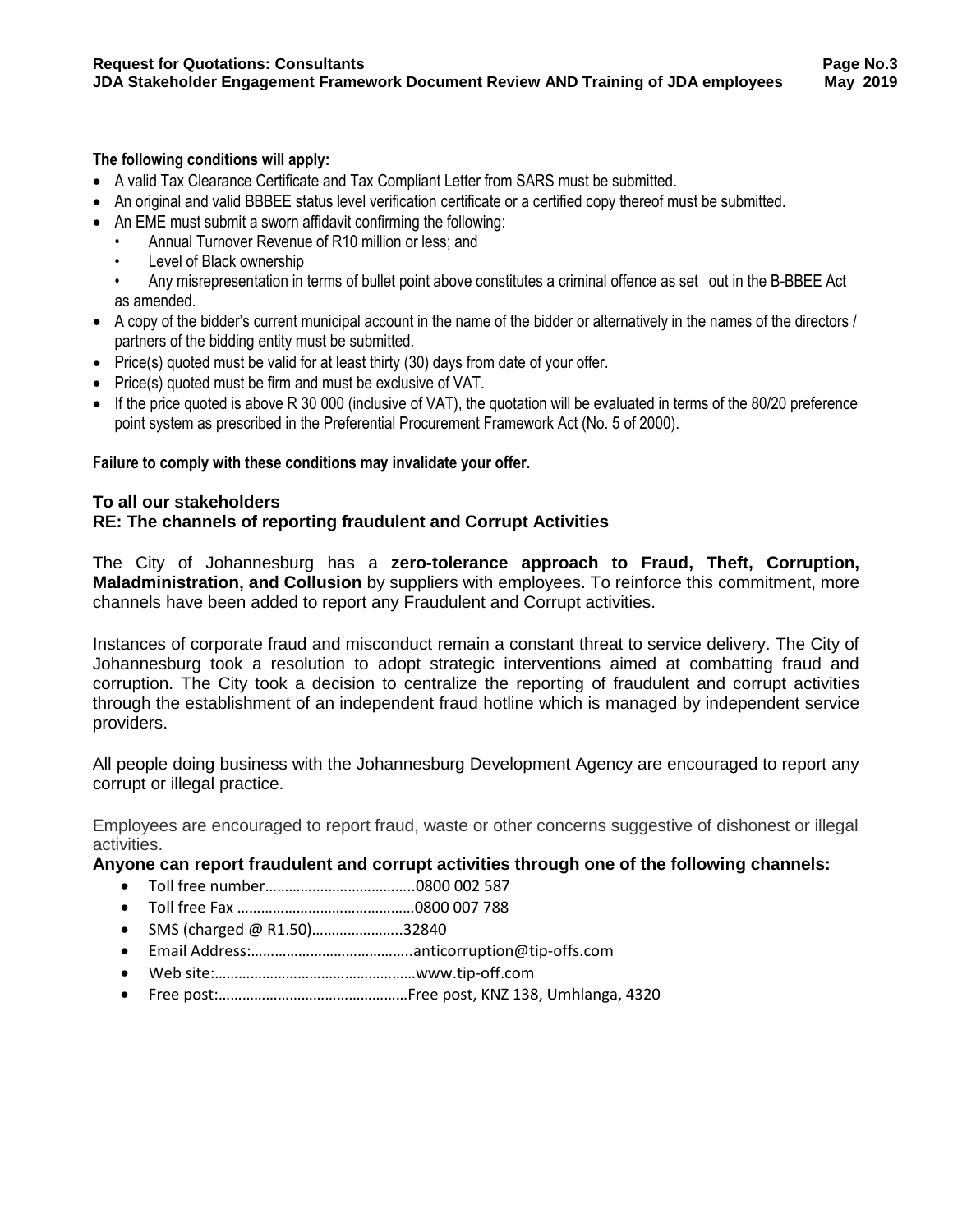

Let's join hands to take up the Fight against Fraud and Corruption in our society.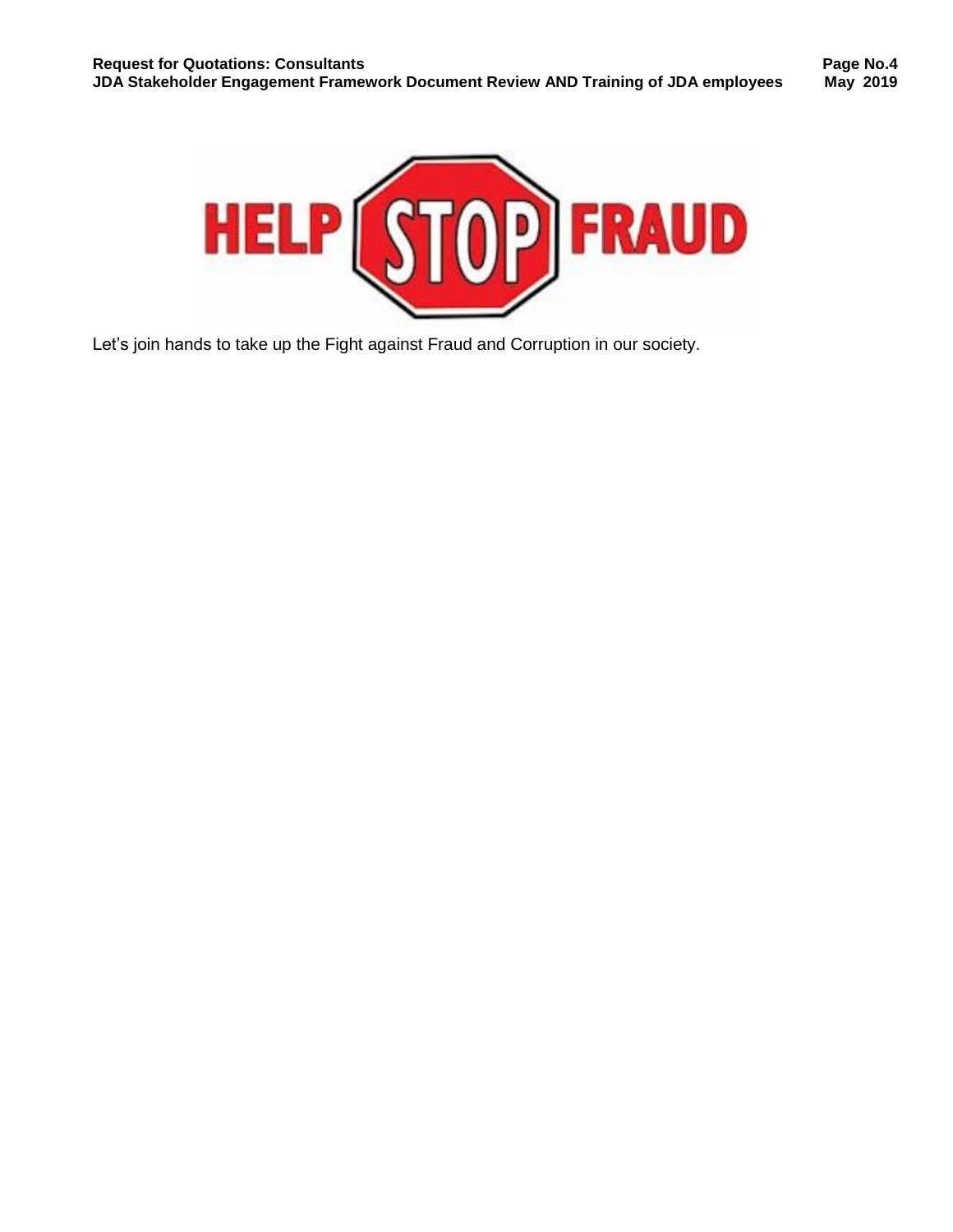#### **REQUEST FOR FORMAL WRITTEN PRICE QUOTATIONS from EXPERIENCED FACILITATORS FOR REVIEW OF THE EXISTING JDA STAKEHOLDER ENGAGEMENT FRAMEWORK DOCUMENT and TRAINING OF 40 JDA EMPLOYEES ON STAKEHOLDER ENGAGEMENT AND COMMUNITY PARTICIPATION PROCESSES**

#### **Overview**

The Johannesburg Development Agency has been developing and improving its approach to Stakeholder Engagement and as such has developed a Stakeholder Engagement Framework, this framework has undergone further revision through a stakeholder engagement workshop with JDA staff. However given the complexity of stakeholder engagement and the roles of different units and individuals at the JDA in terms of stakeholder engagement, a further one (1) day workshop is required for review of the document to be followed immediately by a two (2) day training of fifty (40) staff members on stakeholder engagement and public participation processes,

The JDA therefore requests professional services for:

- Facilitation of the stakeholder engagement framework review
- Training of staff on the processes of stakeholder engagement and community/public participation.

The service required is to structure, run and report on a one (1) day stakeholder framework review and structure, train, evaluate trainees and report on the two (2) day training workshop with JDA staff.

# **1. Scope of Services and Duration**

Listed below is a table with details of the scope of services and duration

| Activity                                       | <b>Planned Date</b> | <b>Duration</b> | Planned  | <b>Number</b> |
|------------------------------------------------|---------------------|-----------------|----------|---------------|
|                                                |                     |                 | times    | 0f            |
|                                                |                     |                 |          | people        |
| Stakeholder<br>framework<br>engagement         | 05 June 2019        | 1 day           | $9-4$ pm | 40            |
| review (includes manuals, consumables,         |                     |                 |          |               |
| stationery)                                    |                     |                 |          |               |
| Staff Training stakeholder engagement          | $06 - 07$ June 2019 | 2 days          | 9-4 pm   | 40            |
| facilitation<br>(includes)<br>community<br>and |                     |                 |          |               |
| manuals, certificates, stationery and other    |                     |                 |          |               |
| consumables necessary for the workshop)        |                     |                 |          |               |
| Reports                                        | 21 June 2019        | 10 days         |          |               |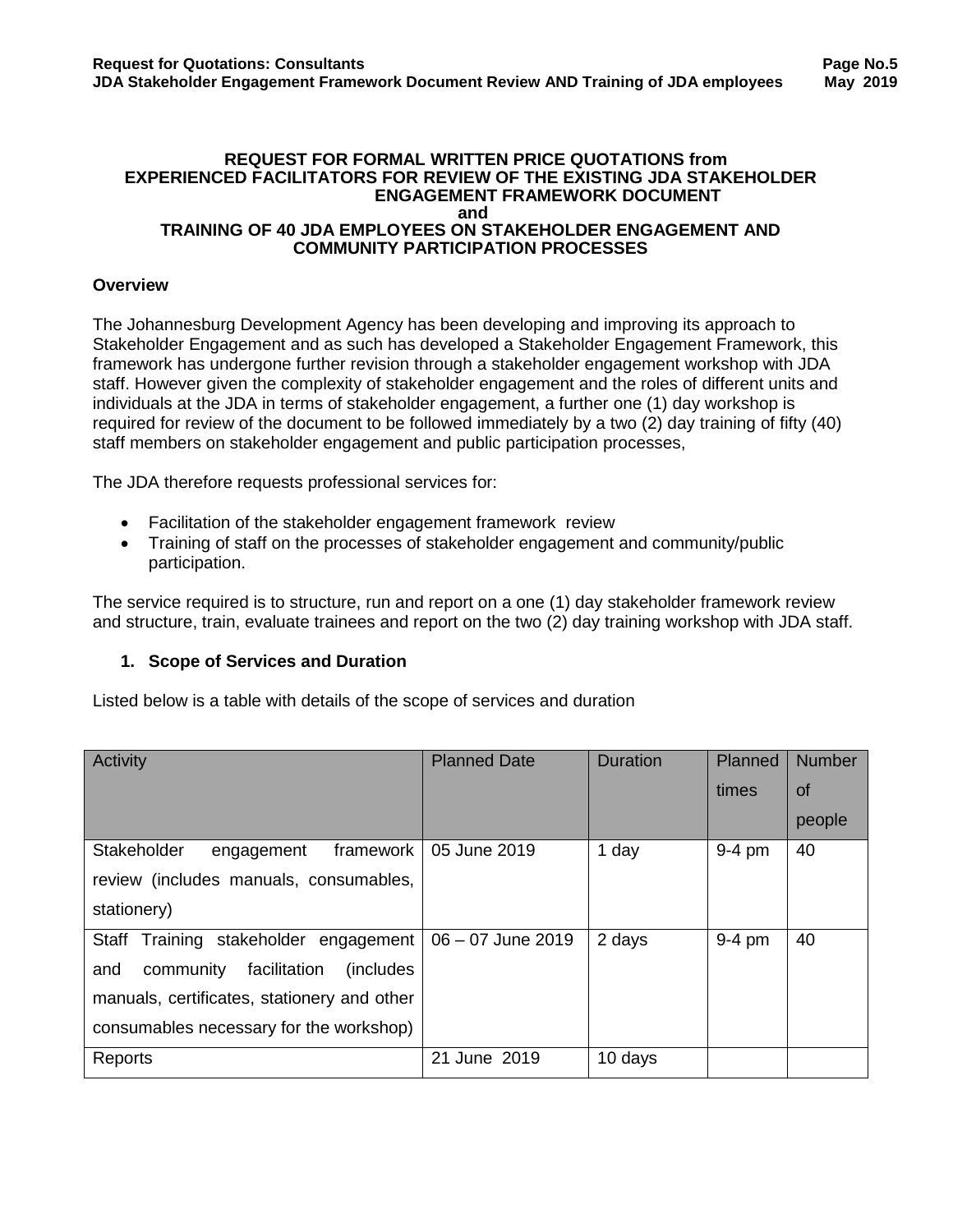The JDA therefore requests professional services for facilitation of the review of the existing Stakeholder Engagement Framework and the Training of fourty (40) JDA employees on the processes of Stakeholder Engagement and Community/Public participation.

# 2. **EXPECTED OUTCOMES**

- Revised Stakeholder Framework
- High Level overview of Public Participation and Stakeholder Engagement
- Planning for Effective Public Participation
- Tools and Techniques for Effective Public Participation
- evaluation and Accreditation
- Community Participation skills training
- Ways of aligning IDP processes with the JDA stakeholder engagement
- (Closing the gap between IDP stage and Implementation Stage)
- Stakeholder implications in relation to the JDA stakeholder framework
- Communication strategy for Stakeholders
- Understanding of Current Legislative environment on Public Participation and Stakeholder Engagement

# **3. APPOINTMENT**

The appointment is for a period of one month.

# **4. DELIVERABLES**

- a) Stakeholder Framework Review Workshop Plan including agenda, presentations and exercises to be utilised
- b) Training of fifty (50) JDA Staff Members
- c) Revised Stakeholder Engagement Framework Document
- d) Reports on the results of the workshops and recommendations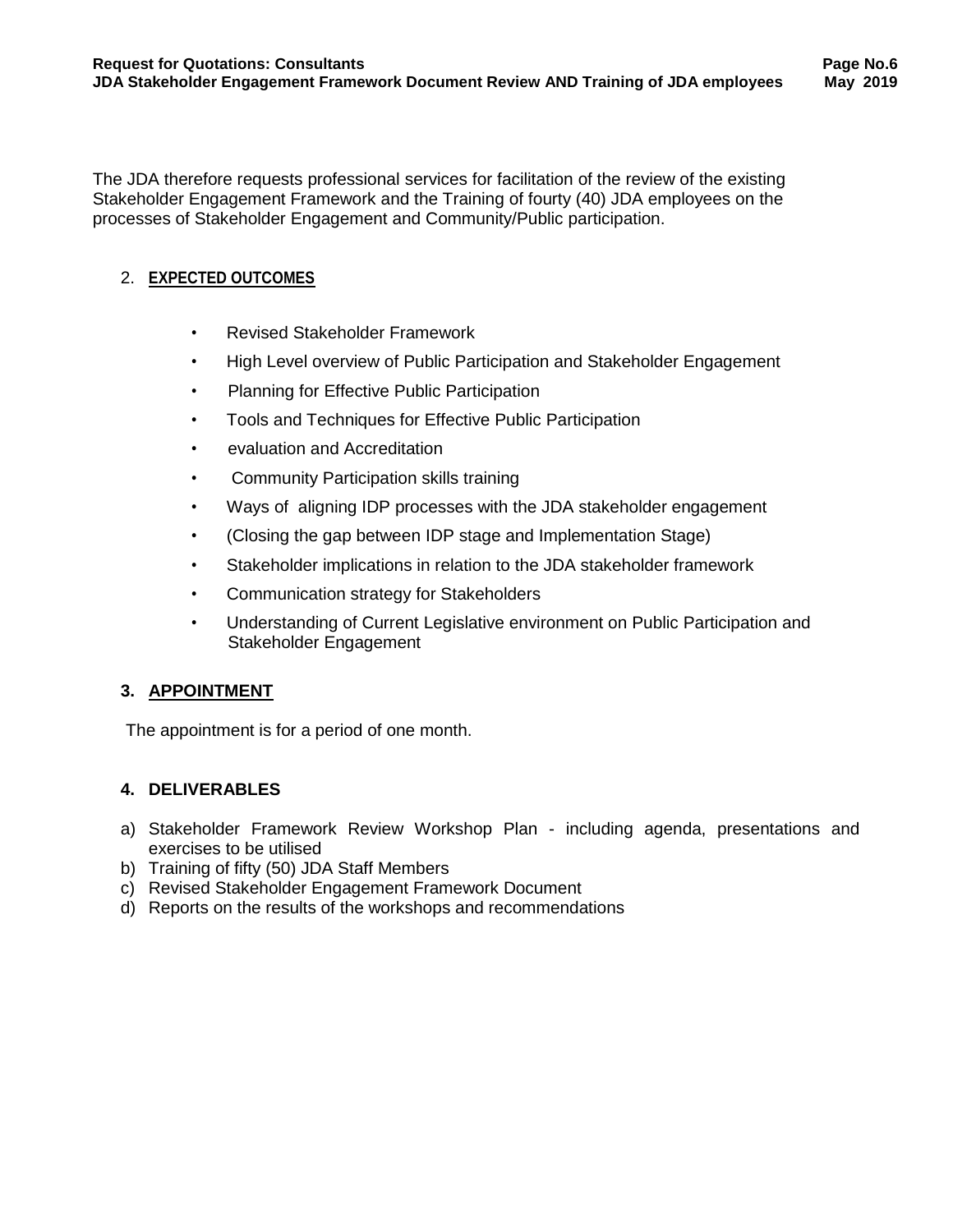# **5. PRICING**

| <b>Item</b> | <b>Deliverable</b>                                                                                                        | <b>Duration</b> | <b>Pricing</b> | No of<br>people |
|-------------|---------------------------------------------------------------------------------------------------------------------------|-----------------|----------------|-----------------|
| а.          | Stakeholder engagement framework review (includes stationery,<br>other workshop consumables)                              | 1 day           |                | 40              |
| b.          | Staff Training stakeholder engagement and community facilitation<br>(including stationery and other workshop consumables) | 2 days          |                | 40              |
| е.          | Close out report                                                                                                          | 10 days         |                |                 |
|             | <b>GRAND TOTAL (excl. VAT) to be carried to the "OFFER PAGE"</b><br>failing which will disqualify your tender.            |                 |                |                 |

# **6. PRESENTATION OF QUOTATIONS**

Submissions are to consist of a short **(not to exceed 15 pages)** and comprehensible report that must provide the JDA with sufficient information to make a sound and fair evaluation of the quotation as well as the experience and capability of the applicant to undertake and manage the project successfully. The report should **use the same item numbers as below** for the required sections of the report.

The following information must be clearly spelt out:

- 6.1 **BRIEF** company background, lists of **SIMILAR (not all)** projects (including client name, contact person, telephone number, value of the project, and the consulting fee value, nature of the project, required deliverables).
- 6.2 Provide an organogram for the **individuals who will be assigned to THIS PROJECT (not the entire company)**, note their roles for this project, as well as their relevant qualifications and the number of years of experience in the field. Include detailed CVs of **SAID INDIVIDUALS only** noting their specific relevant project experience [project description, role and responsibilities, project value]. **DO NOT** send copies of certificates, testimonials etc.
- 6.3 A copy of a valid Tax Clearance Certificate and Tax Compliant Letter from SARS.
- 6.4 A copy of the tenderer's municipal rates account for the month of April 2019 in the name of the tenderer or alternatively in the names of the Directors / Partners of the tendering entity. Copies of lease agreements or accounts from a lessor **will NOT be accepted.**
- 6.5 An original and valid BBBEE status levels verification certificate or a certified copy thereof, substantiating the bidding entities BBBEE rating. Only certificates issued by verification agencies accredited by the South African Accreditation System (SANAS), or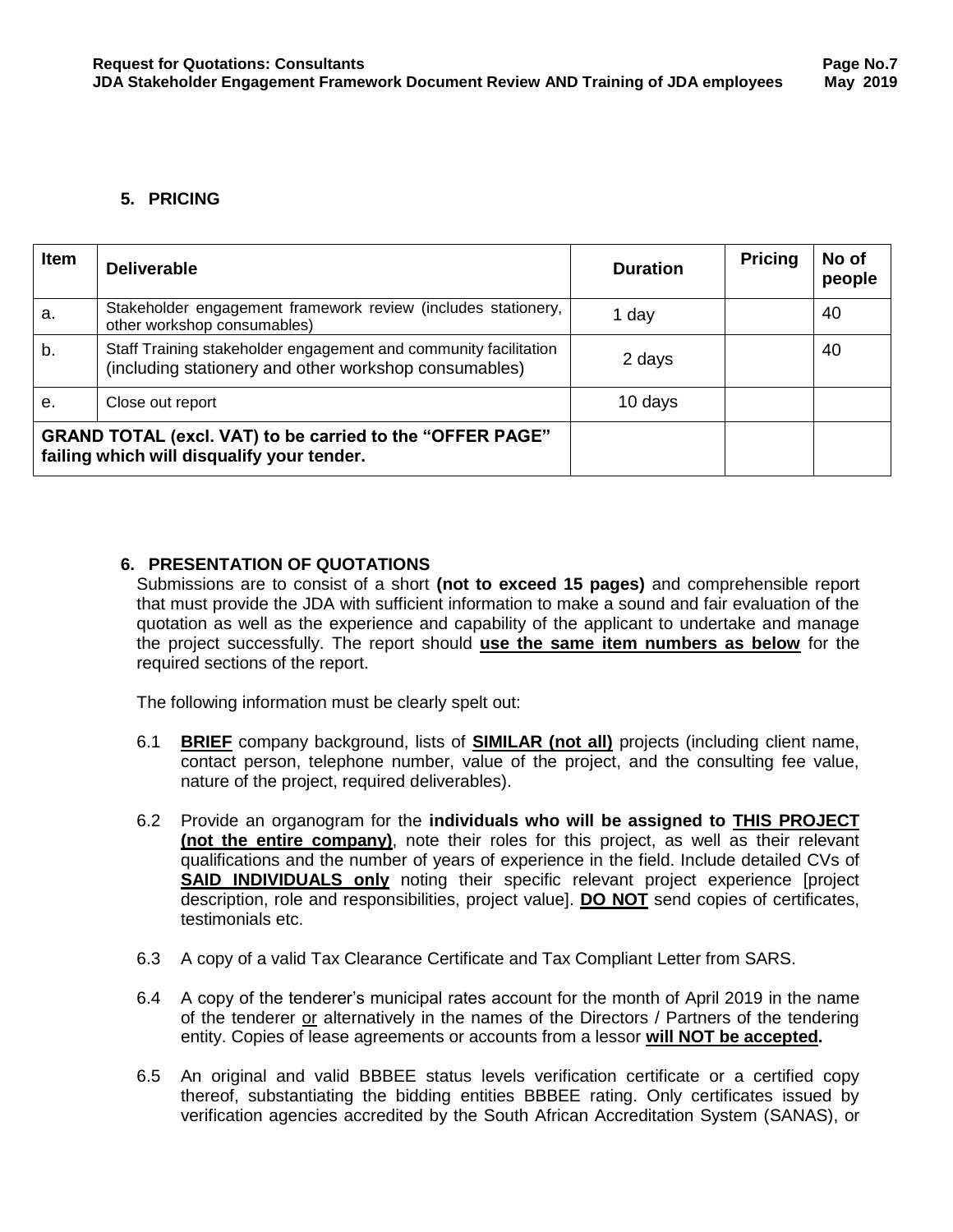by registered auditors approved by the Independent Regulatory Board of Auditors (IRBA) will be accepted. An EME must submit a sworn affidavit confirming the following:

- Annual Turnover Revenue of R10 million or less; and
- Level of Black ownership
- Any misrepresentation in terms of bullet point above constitutes a criminal offence as set out in the B-BBEE Act as amended.
- 6.6 A **CERTIFIED COPY** of the organisation's Professional Indemnity Insurance indicating the value per claim, excess, and expiry date. If applicable.
- 6.7 An original letter from the tenderer's bank confirming account information.
- 6.8 A statement from an independent auditor / accountant regarding the tenderer's financial standing to undertake this project.
- 6.9 Bidders are required to submit detailed quotations based on the required deliverables [item 5] defined in rand terms. Applicants are to illustrate the fee proposal linked to deliverables. All disbursements, etc. are to be **included** in the quotations. Applicants must ensure that the

# **TOTAL FEE IS CORRECTLY CALCULATED AND TRANSFERRED TO THE OFFER PAGE.**

6.10 The attached forms A to F annexed, must be scrutinized, completed and submitted together with your quotation.

#### **Failure to comply with the requirements in item 6 will result in tenderers been negatively scored for responsiveness or disqualified for non-compliance.**

6.11 `registration with or membership of national or international credible bodies will be an advantage

# **Note for consortium and joint ventures**

- An Agreement or Heads of Terms recording the arrangement between the parties to the consortium / joint venture is to be submitted.
- A trust, consortium or joint venture will qualify for points for their BBBEE status level as an unincorporated entity, provided that the entity submits their consolidated BBBEE scorecard as if they were a group structure and that such a consolidated BBBEE scorecard is prepared for every separate tender.

# **Failure to comply with these conditions may invalidate your offer.**

# **7. ASSESSMENT CRITERIA**

Submissions (responses to item 6 above) will be evaluated on the criteria to follow:

- Compliance
- Technical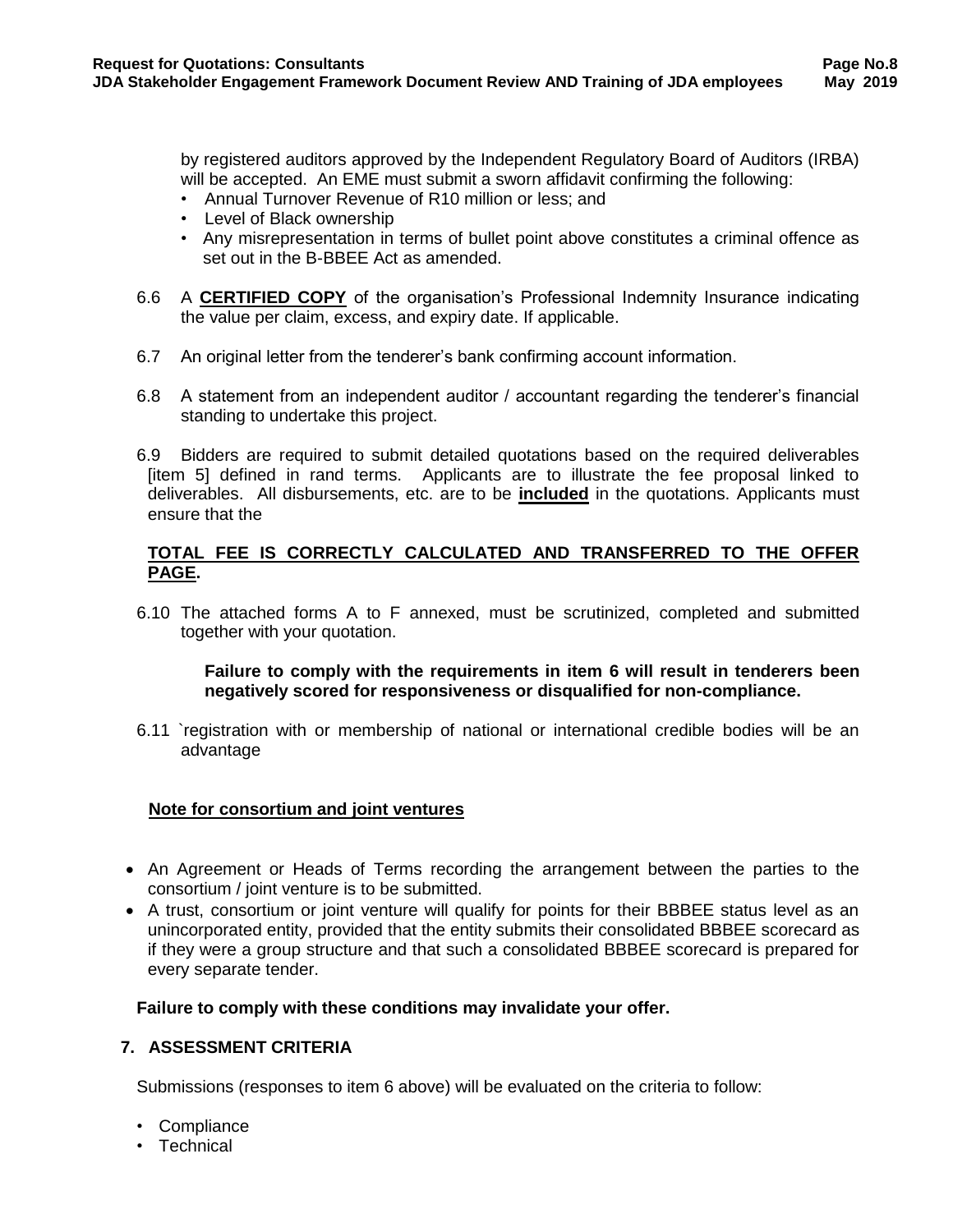- Price / BBBEE
- Risk Tolerance
- **7.1 Compliance**

Bidders will be disqualified for:

- $\Box$  If any of its directors are listed on the register of defaulters;
- $\Box$  In the case of a bidder who during the last five years has failed to perform satisfactorily on previous contracts with the JDA or any other organ of state after written notice was given to that bidder that performance was unsatisfactory;
- $\Box$  Bidders who did not complete, in full, the tender offer page (i.e. priced, all registration numbers provided and signed);
- $\Box$  Bidders whose tender document has been completed in pencil;
- $\Box$  Bidders whose document has been faxed;
- $\Box$  Bidders whose tender document has been received after the closing time;
- $\Box$  Bidders whose tender document has not been deposited in the tender box at the time of closing;
- $\Box$  Bidders who fail to price as required i.e. as stipulated in item 4 herein;
- $\Box$  Bidders who did not comply with any other requirement as set out in the tender specifications;
- $\Box$  Bidders who have any directors in the employment of the state.

#### **7.2 Technical**

The technical assessment is based on the criteria set-out below namely (i) key returnable documents, (ii) capability of the proposed key team members (Capability), (iii) the experience of the company and (iv) contactable references

 Tenderers will have to submit compliant documents and score a minimum number of points in The technical evaluation in order to be considered further in the evaluation process.

# **Total points 100**

 **Minimum points required 60 which is 60%**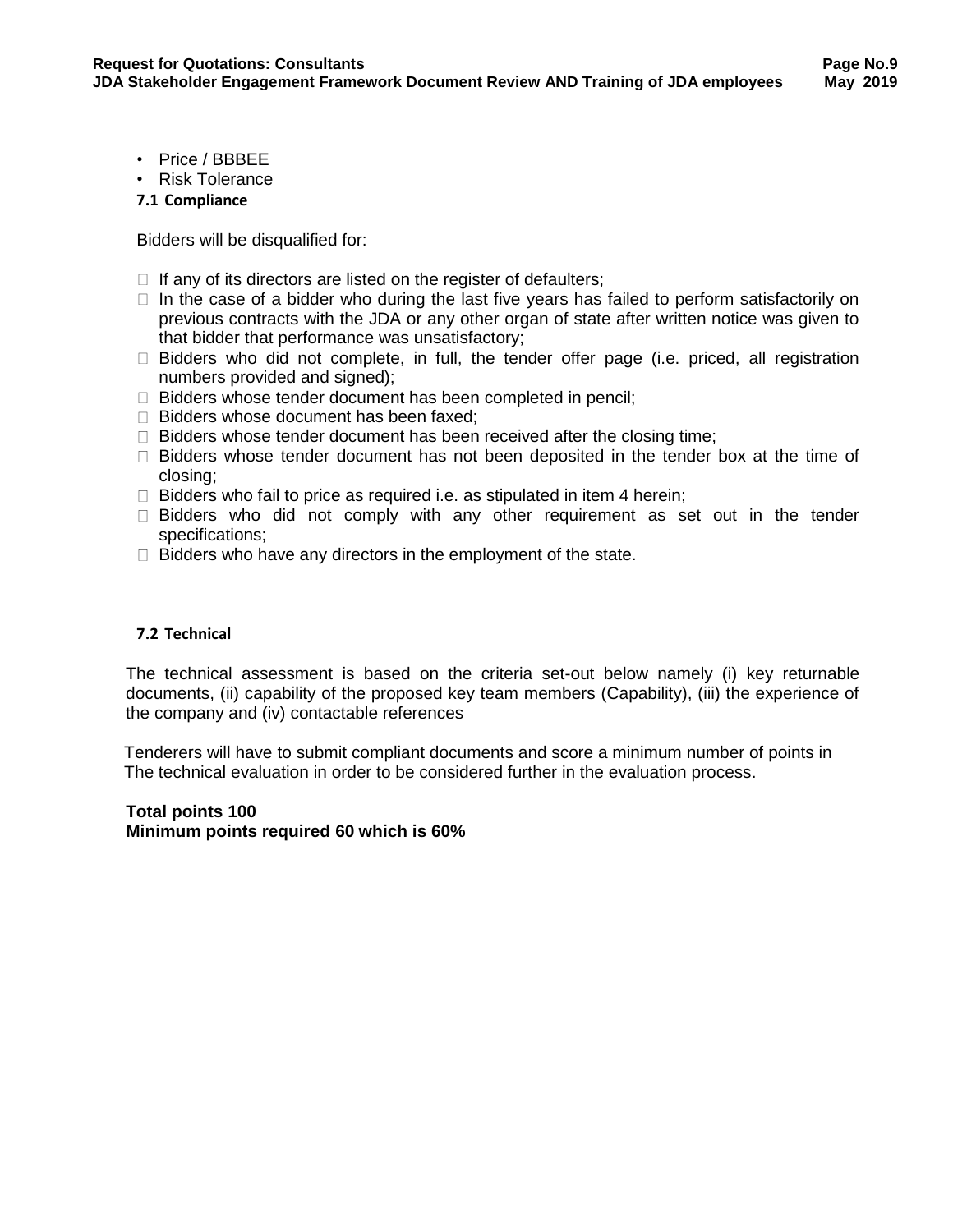| (i) KEY<br><b>RETURNABLE</b><br><b>DOCUMENTS</b> | <b>Total Points</b> | <b>Criteria</b>                                                   | <b>Description of Criteria</b>                                             | <b>Points</b> |
|--------------------------------------------------|---------------------|-------------------------------------------------------------------|----------------------------------------------------------------------------|---------------|
| A                                                | 10                  | <b>Original or Certified</b><br>Copy of BBBEE<br>Certificate      | Points will only be allocated<br>for key returnable<br>documents submitted | N/A           |
|                                                  |                     | Company registration<br>documents                                 |                                                                            | N/A           |
|                                                  |                     | Current municipal<br>account                                      |                                                                            | N/A           |
|                                                  |                     | 3 Years of audited<br>financial statements                        |                                                                            | N/A           |
|                                                  |                     | Certified copies of<br>directors / partners<br>identity documents |                                                                            | N/A           |
|                                                  |                     | Forms A to E<br>completed in full and<br>signed                   |                                                                            | 10            |

| (ii)<br><b>Capability</b>           |    |                                                                                                                                                                                                                                                                            |                                                                              |      |
|-------------------------------------|----|----------------------------------------------------------------------------------------------------------------------------------------------------------------------------------------------------------------------------------------------------------------------------|------------------------------------------------------------------------------|------|
| C <sub>1</sub><br><b>Capability</b> | 50 | The bidder is to submit a<br>detailed CV illustrating the<br>following skills, knowledge<br>and experience:<br>$10+$ years'<br>experience in<br>facilitating workshops<br>AND providing<br>Training on<br>stakeholder<br>engagement,<br>strategic planning<br>initiatives, | Points will only be<br>allocated for providing the<br><b>Relevant skills</b> | (30) |
|                                     |    | organisational<br>structures etc.<br>6-10 years'<br>experience in<br>facilitating workshops<br>AND providing<br>Training on                                                                                                                                                |                                                                              | (10) |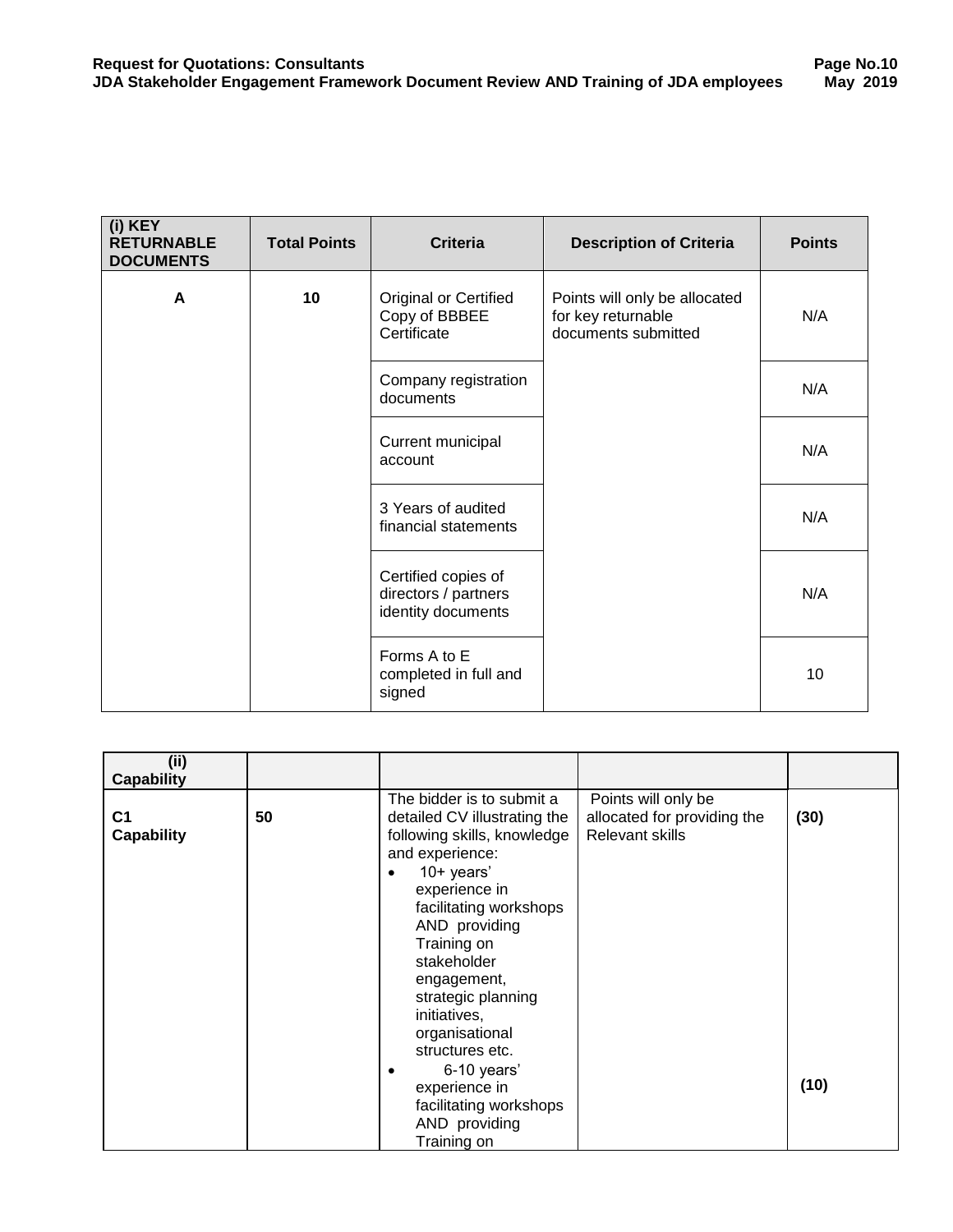|                                        |                     | stakeholder<br>engagement,<br>strategic planning<br>initiatives,<br>organisational<br>structures etc.<br>3-5 years' experience<br>$\bullet$<br>in facilitating<br>workshops AND<br>providing Training on<br>stakeholder<br>engagement,<br>strategic planning<br>initiatives,<br>organisational<br>structures etc. |                                                        | 10            |
|----------------------------------------|---------------------|-------------------------------------------------------------------------------------------------------------------------------------------------------------------------------------------------------------------------------------------------------------------------------------------------------------------|--------------------------------------------------------|---------------|
| (iii) COMPANY<br><b>EXPERIENCE</b>     | <b>Total Points</b> | <b>Criteria</b>                                                                                                                                                                                                                                                                                                   | <b>Description of criteria</b>                         | <b>Points</b> |
| C <sub>2</sub>                         | 20                  | Five or more projects<br>completed                                                                                                                                                                                                                                                                                | Points will be allocated for<br>experience in related  | 15            |
| Company<br><b>Experience and</b>       |                     | Three to four projects<br>completed                                                                                                                                                                                                                                                                               | service as listed in the<br>schedule requested in item | 10            |
| <b>Track record in</b><br>facilitating |                     | One to two project<br>completed                                                                                                                                                                                                                                                                                   | 3.12                                                   | 5             |
| workshops and<br>stakeholder           |                     |                                                                                                                                                                                                                                                                                                                   | Project information<br>contained elsewhere in the      |               |
| engagement<br>processes.               |                     |                                                                                                                                                                                                                                                                                                                   | tender submission will not<br>be considered.           |               |
| (iv) Contactable<br>references         | <b>Total Points</b> | <b>Criteria</b>                                                                                                                                                                                                                                                                                                   | <b>Description of criteria</b>                         | <b>Points</b> |
| C <sub>3</sub>                         | 20                  | Five or more satisfactory<br>references                                                                                                                                                                                                                                                                           | Points will only be<br>allocated for references        | 20            |
| Contactable<br>reference (on           |                     | Only three to four<br>satisfactory references                                                                                                                                                                                                                                                                     | on similar projects as<br>listed in C2 above           | 10            |
| client letter<br>head) as per          |                     | Only one to two<br>satisfactory references                                                                                                                                                                                                                                                                        | References <b>must</b> be on                           | 5             |
|                                        |                     |                                                                                                                                                                                                                                                                                                                   |                                                        |               |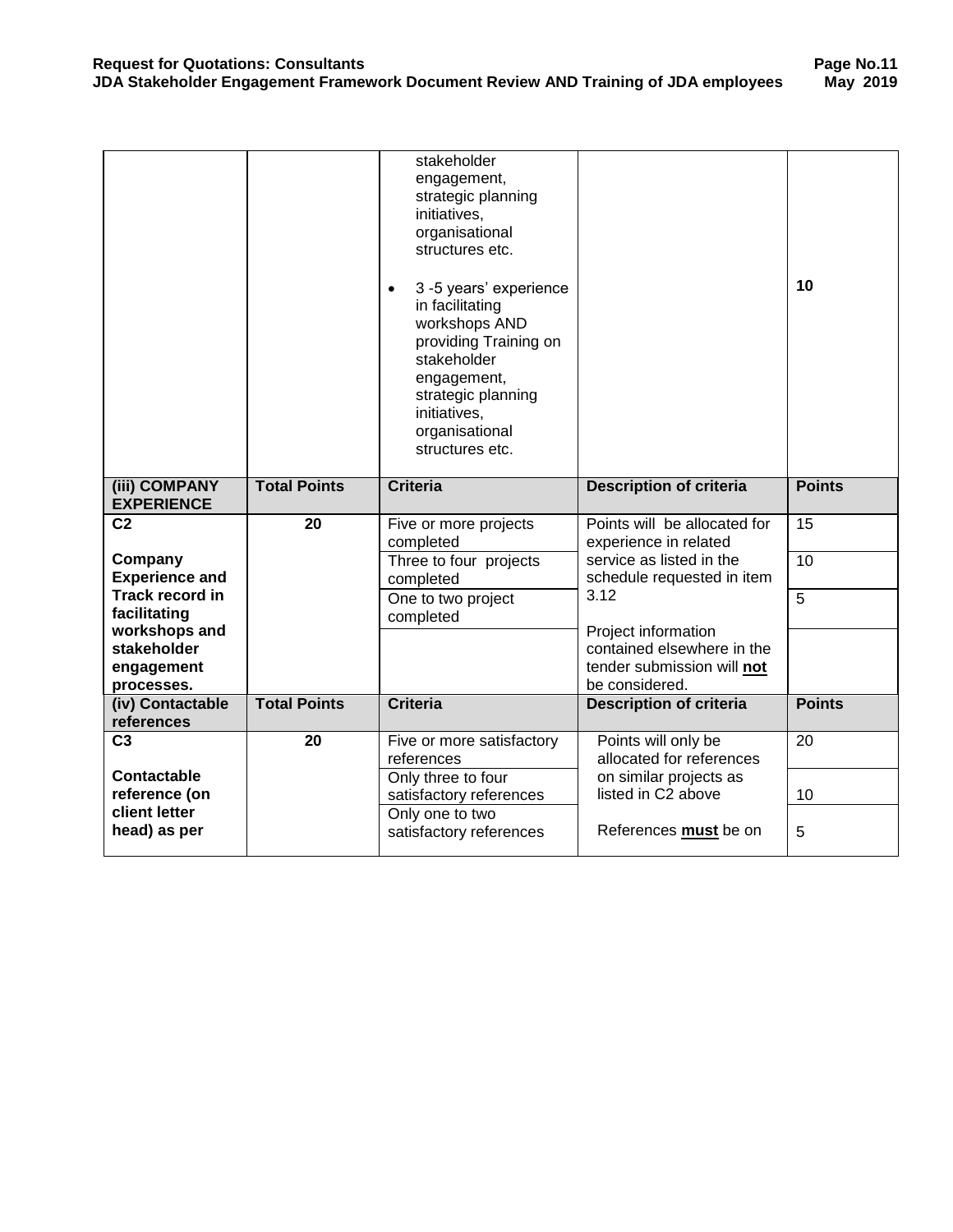| facilitating<br>workshops and<br>stakeholder<br>engagement |  | the client's letterhead or<br>on a document stamped<br>by the client and <b>must</b><br>confirm the project<br>description, services<br>rendered and values in<br>order to obtain the points. |  |
|------------------------------------------------------------|--|-----------------------------------------------------------------------------------------------------------------------------------------------------------------------------------------------|--|
|                                                            |  | If any of the required<br>information does not<br>appear in the reference,<br>zero points will be<br>awarded.                                                                                 |  |

#### **7.3 BBBEE Status**

Having completed a technical evaluation, points will be awarded for empowerment (BBBEE), in accordance with the Preferential Procurement Regulations 2017 published in Government Gazette No. 40553 dated 20 January 2017. The following table is applicable in this regard:

| <b>B-BBEE Status</b>                | <b>Number of Points</b> |
|-------------------------------------|-------------------------|
| Level                               | Tenders up to           |
| Of Contributor                      | R50 million             |
|                                     | 20                      |
| 2                                   | 18                      |
| 3                                   | 14                      |
|                                     | 12                      |
| 5                                   | 8                       |
| 6                                   | 6                       |
|                                     |                         |
| ឧ                                   | 2                       |
| <b>Non-Compliant</b><br>contributor |                         |

Notes:

7.3.1 "B-BBEE status level of contributor" means the B-BBEE status received by a measured entity based

on its overall performance using the relevant scorecard contained in the Codes of Good Practice on Black Economic Empowerment, issued in terms of section 9(1) of the Broad-Based Black Economic Empowerment Act ( Act No.53 of 2003).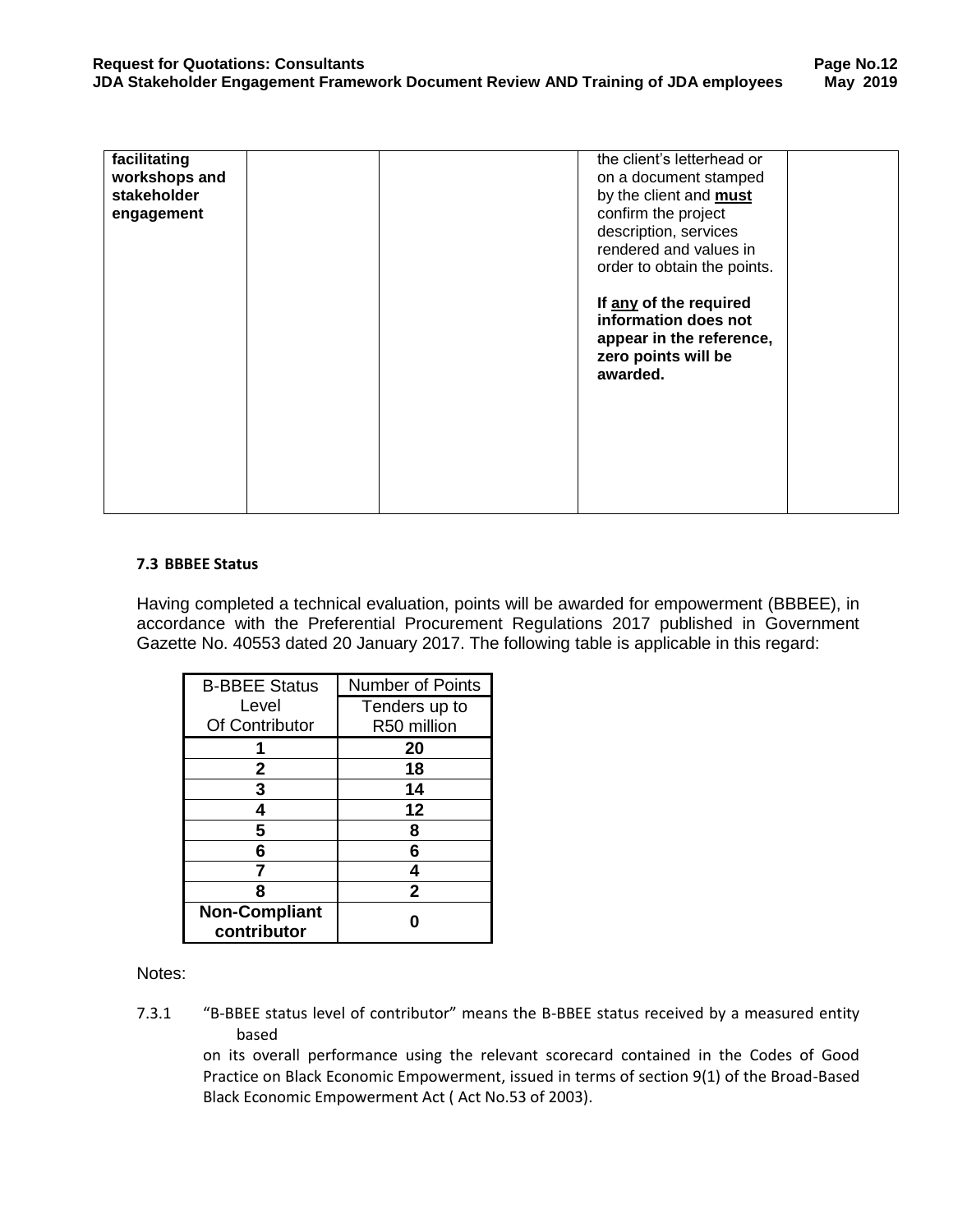- 7.3.2 Tenderers must submit their original and valid B-BBEE status level verification certificate or a certified copy thereof, substantiating their B-BBEE rating. Certificates issued by either verification agencies accredited by the South African Accreditation System (SANAS) or by registered auditors approved by the Independent Regulatory Board for Auditors (IRBA) are acceptable.
- 7.3.3 An EME must submit a sworn affidavit confirming the following:
- Annual Turnover Revenue of R10 million or less; and
- Level of Black ownership
- Any misrepresentation in terms of bullet point above constitutes a criminal offence as set out in the B-BBEE Act as amended.…..
	- 7.3.4 The submission of such certificates must comply with the requirements of instructions and guidelines issued by the National Treasury and be in accordance with notices published by the Department of Trade and Industry in the Government Gazette.
	- 7.3.5 A trust, consortium or joint venture will qualify for points for their B-BBEE status level as a legal entity, provided that the entity submits their B-BBEE status level certificate.
	- 7.3.6 A trust, consortium or joint venture will qualify for points for their B-BBEE status level as an unincorporated entity, provided that the entity submits their consolidated B-BBEE scorecard as if they were a group structure and that such a consolidated B-BBEE scorecard is prepared for every separate tender.
	- 7.3.7 A person will not be awarded points for B-BBEE status level if it is indicated in the tender documents that such a tenderer intends sub-contracting more than 25% of the value of the contract to any other enterprise that does not qualify for at least the points that such a tenderer qualifies for.
	- 7.3.8 A person awarded a contract will not be permitted to sub-contract more than 25% of the value of the contract to any other enterprise that does not have an equal or higher B-BBEE status level than the person concerned.

#### **7.4 Price and Empowerment**

Having completed a technical evaluation, the procedure for the evaluation of technically qualifying tenders is Method 2 (Price and Preferences). The Preference Point System assigns a score to each tenderer based on the tender price and on the tenderer's BBBEE status. These scores are combined to determine an overall score for the tender. The tender with the highest score will be considered for acceptance.

The Preference Point System will be applied as follows:

- 80 points are assigned to price
- Up to 20 points are assigned to BBBEE status per the table under item 8.2

#### The total preference points for a tender are calculated with the formula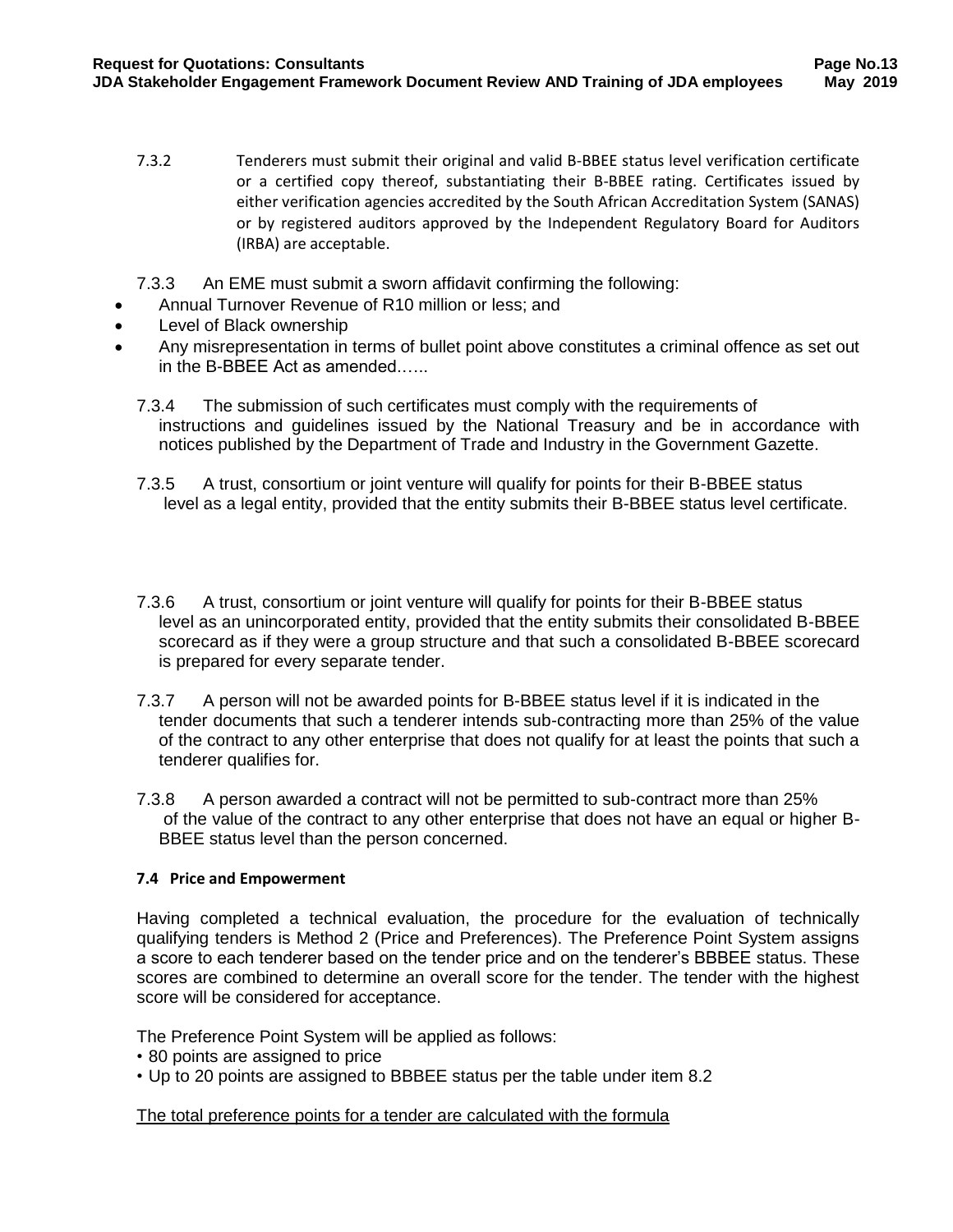# **PP = P<sup>s</sup> + Pbee Where**

**PP** is the total number of preference points scored by the tenderer **P<sup>s</sup>** is the points scored for the comparative price of the tenderer, and **Pbee** is the number of points awarded to the tenderer based on his certified B-BBEE status level

#### Formula for scoring tender price

The following formula will be used to calculate the points for price.

$$
P_s = X [1 - (Pt - P_{min})]
$$
  
P<sub>min</sub>

**Where** 

**P<sup>s</sup> =** Points scored for comparative price of tender under consideration

**P<sup>t</sup> =** Comparative price of tender under consideration

**Pmin** = Comparative price of lowest acceptable tender

**X = Points** assigned to price

#### **CLOSING DATE, TIME AND VENUE FOR SUBMISSIONS**

The words **STAKEHOLDER ENGAGEMENT FRAMEWORK REVIEW AND TRAINING FOR JOHANNESBURG DEVELOPMENT AGENCY (JDA) STAFF ON STAKEHOLDER ENGAEMENT AND PUBLIC PARTICIPATION** must be written / typed clearly on the envelope. The envelope must be deposited in the tender box at the **Johannesburg Development Agency, Ground Floor, The Bus Factory, 3 Helen Joseph Street (formerly known as President) and Newtown** only between the hours of 08H00 and 12H00**.** 

**The RFQ closes at 12h00 on Friday, 24 May 2019.**

### **NO LATE / TELEPHONIC / FAXED / POSTAL TENDERS WILL BE ACCEPTED OR CONSIDERED**.

The Johannesburg Development Agency's selection of qualifying tenders shall be in the Johannesburg Development Agency's sole discretion and shall be final. The Johannesburg Development Agency does not bind itself to accept any particular Tender and no correspondence will be entered into.

Queries can be addressed in writing to: Seipati More E-mail: [smore@jda.org.za](mailto:smore@jda.org.za)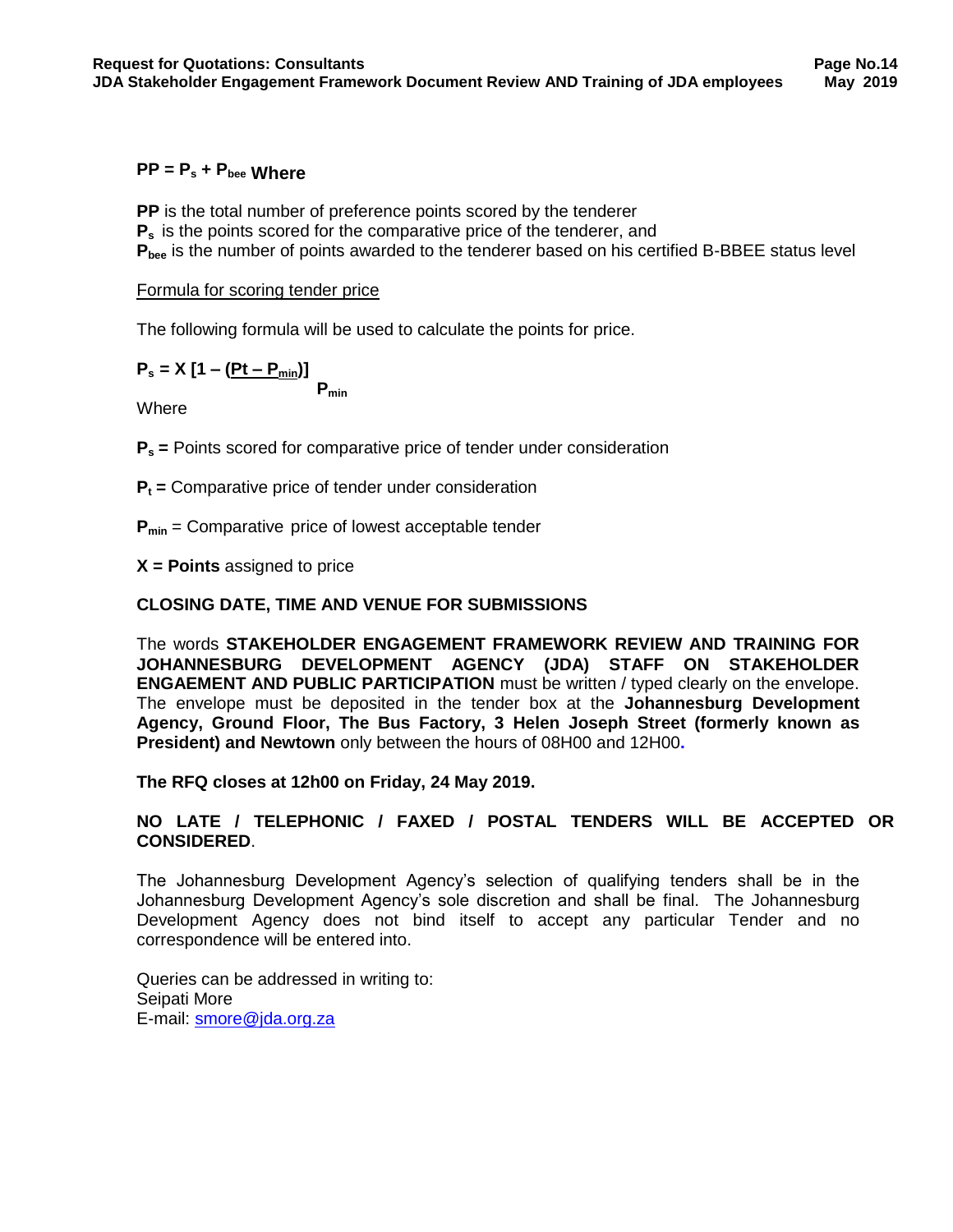# **ANNEXURE A: BUSINESS DECLARATION**

| <b>Tender/RFP Description:</b>                                                                                                   |
|----------------------------------------------------------------------------------------------------------------------------------|
|                                                                                                                                  |
|                                                                                                                                  |
|                                                                                                                                  |
|                                                                                                                                  |
|                                                                                                                                  |
|                                                                                                                                  |
|                                                                                                                                  |
|                                                                                                                                  |
|                                                                                                                                  |
|                                                                                                                                  |
|                                                                                                                                  |
| <b>Company/enterprise Income</b><br><b>Tax Reference Number</b><br>$\sim$ 100 $\pm$                                              |
| (Insert personal income tax number if a one person business and personal income tax numbers of all partners<br>if a partnership) |
| <b>VAT Registration Number:</b>                                                                                                  |
|                                                                                                                                  |
| <b>Company Registration Number:</b>                                                                                              |
| Type of firm (Tick one box)<br>1.                                                                                                |
| $\Box$ Partnership                                                                                                               |
| $\Box$ One person business/sole trader                                                                                           |
| $\Box$ Close corporation                                                                                                         |
| $\Box$ Public company                                                                                                            |
|                                                                                                                                  |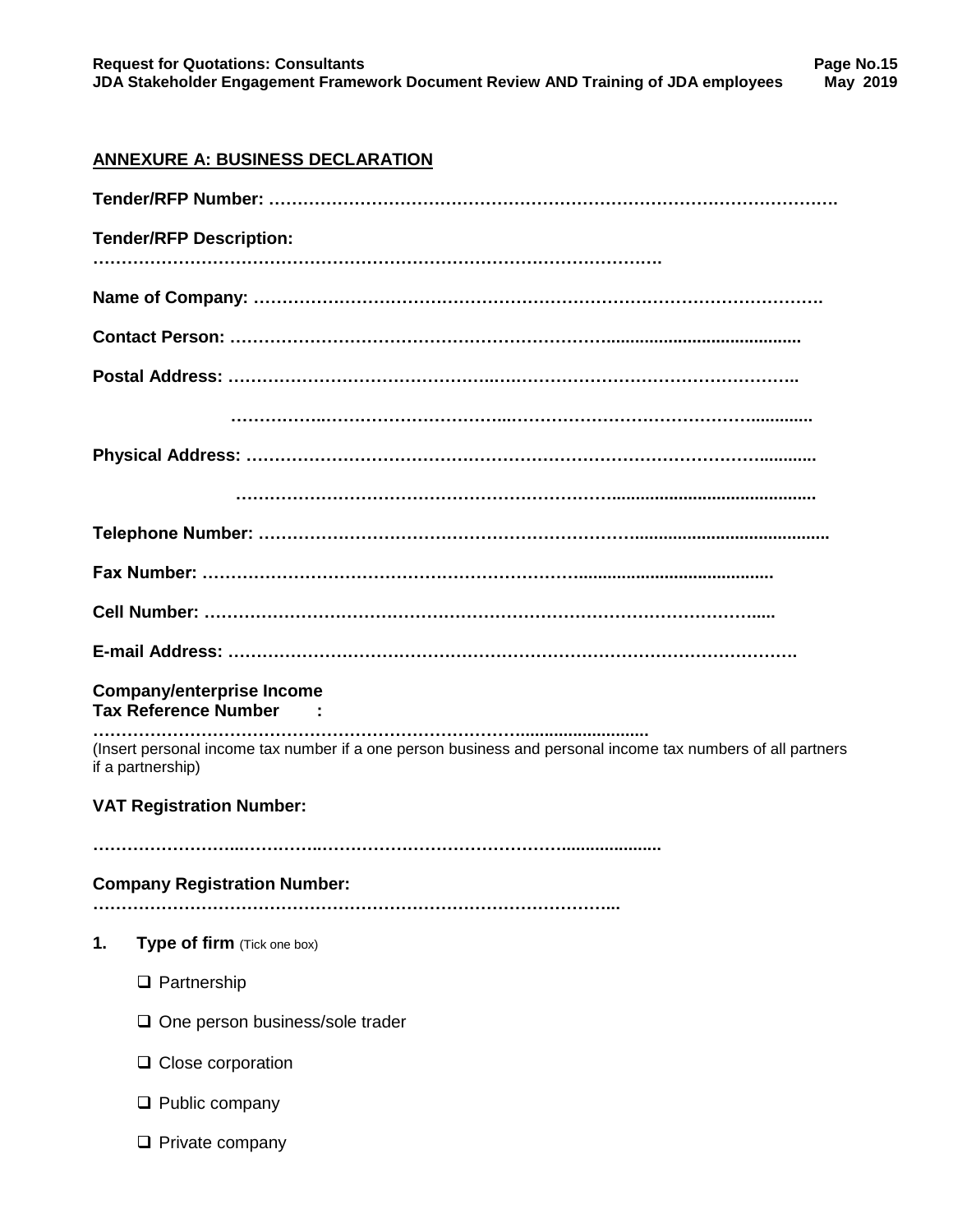# **Principal business activities ………………...…………………………………………...……………………………………………………… …. ……………………………………...…………….……………………………………….……………………… ….. …………………………………………………………………………………………………………………… …… 3. Total number of years company has been in business: .…………………………..………………. 4. Detail all trade associations/professional bodies in which you have membership ……………………………………………………………………………………………………………...…… …… …………………………………………………………………………………………………............................ .... …………………………………………………………………………………………………………………… …... 5. Did the firm exist under a previous name?** □ Yes □ No (Tick one box) **If yes, what was its previous name? ………………….……………………..……………………………. 6. How many permanent staff members are employed by the firm: Full Time : ……………………. Part Time : …………………….**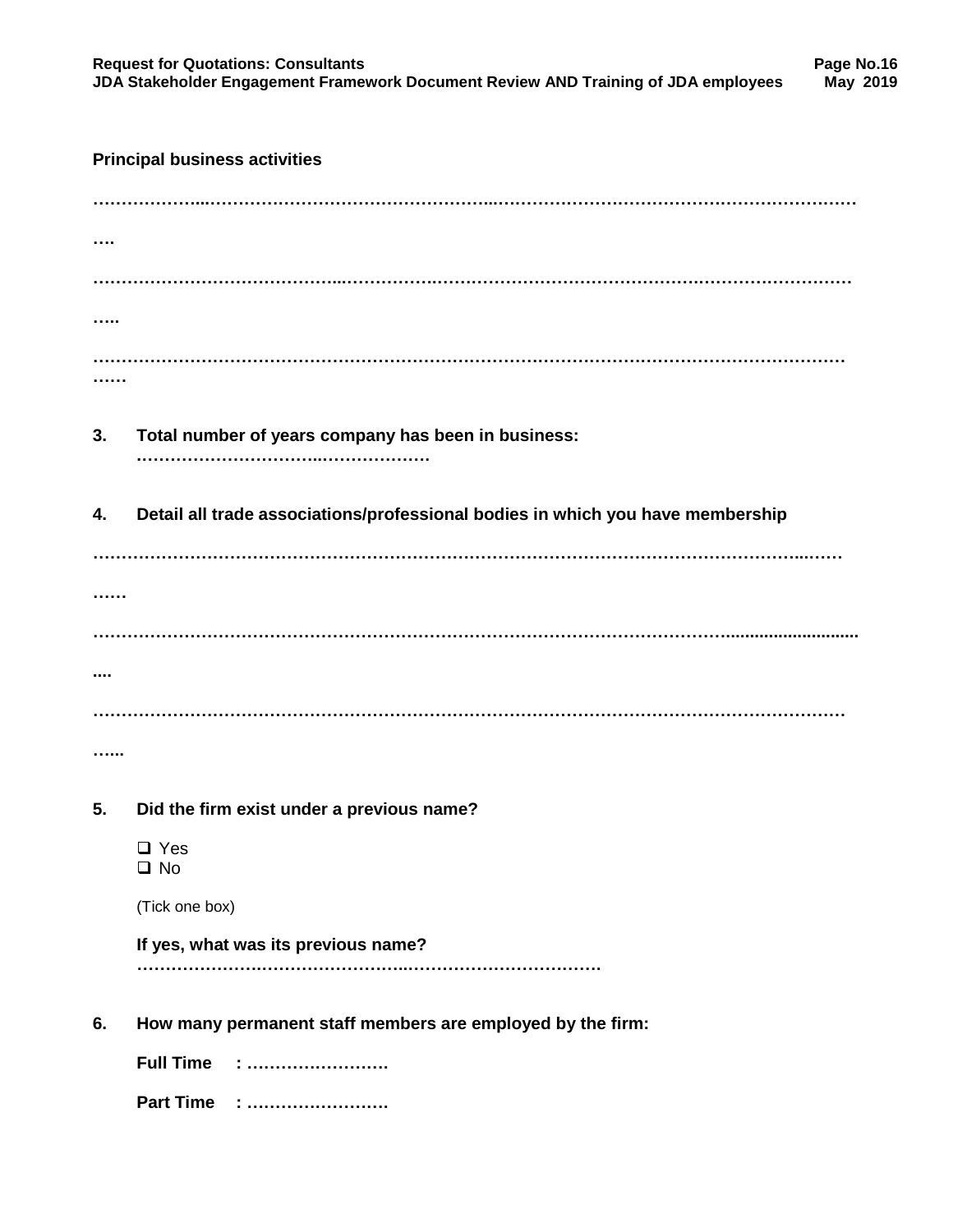**7. In the case of a firm which renders services for different disciplines, how many permanent staff members are employed by the firm in the discipline for which you are tendering:**

| <b>Full Time : </b> |
|---------------------|
| Part Time :         |

**8. What is the enterprise's annual turnover for the last two years and what is the estimated turnover of current commitments.**

| R | Year |
|---|------|
| R | Year |
| R | Year |

**9. List all contracts which your company is engaged in and have not yet completed:**

| <b>CONTRACT</b><br><b>DESCRIPTION</b> | <b>LOCATION</b> | <b>COMPANY/</b><br><b>EMPLOYER</b> | <b>PROJECT</b><br><b>VALUE</b> | <b>ESTIMATED</b><br><b>FEES</b> | <b>EXPECTED</b><br><b>COMPLETION</b><br>(MONTH &<br>YEAR) |
|---------------------------------------|-----------------|------------------------------------|--------------------------------|---------------------------------|-----------------------------------------------------------|
|                                       |                 |                                    |                                |                                 |                                                           |
|                                       |                 |                                    |                                |                                 |                                                           |
|                                       |                 |                                    |                                |                                 |                                                           |
|                                       |                 |                                    |                                |                                 |                                                           |
|                                       |                 |                                    |                                |                                 |                                                           |
|                                       |                 |                                    |                                |                                 |                                                           |
|                                       |                 |                                    |                                |                                 |                                                           |
|                                       |                 |                                    |                                |                                 |                                                           |
|                                       |                 |                                    |                                |                                 |                                                           |
|                                       |                 |                                    |                                |                                 |                                                           |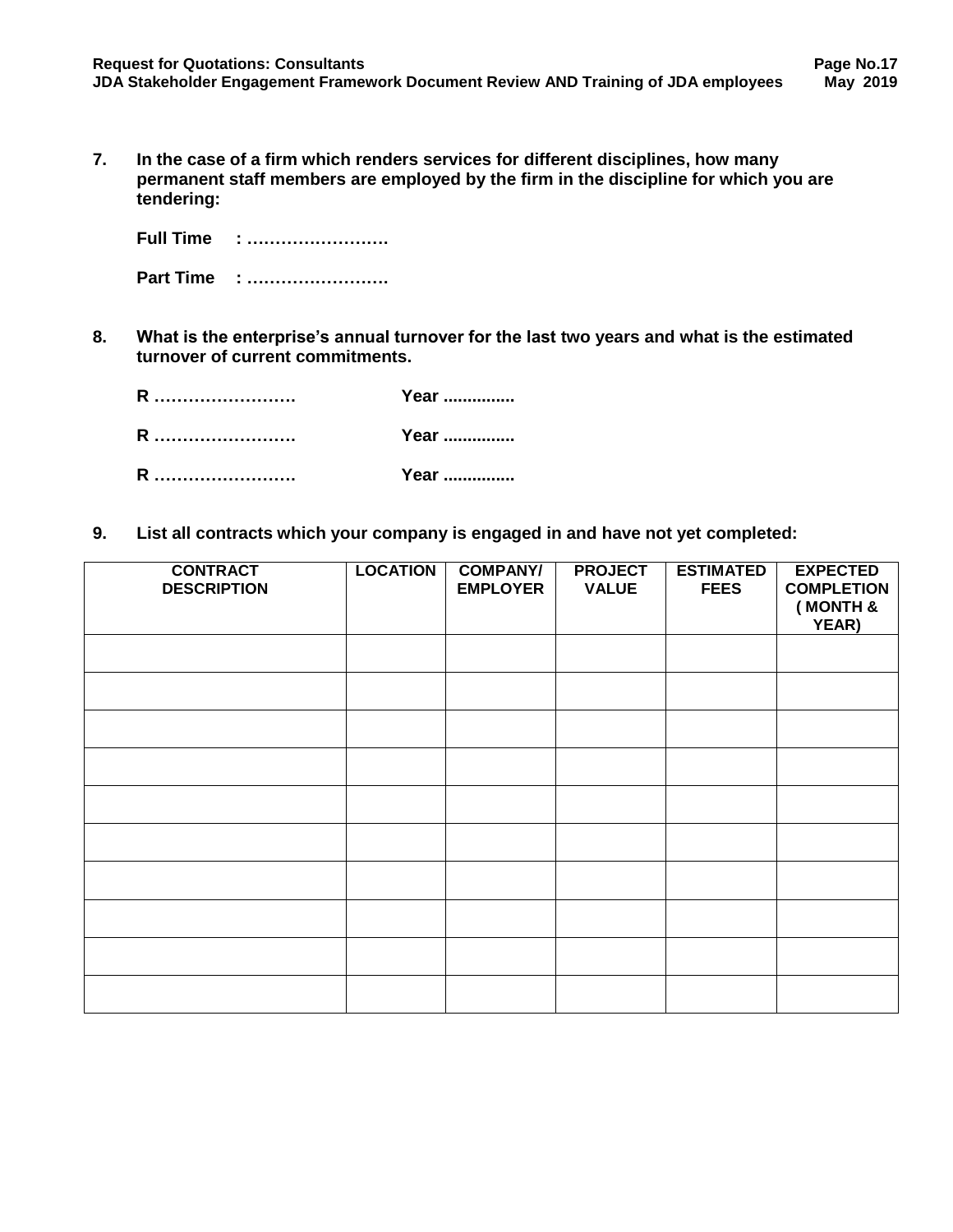#### **10. Banking details**

I/We hereby request and authorise you to pay any amounts which may accrue to me/us to the credit of my/our account with the mentioned bank.

I/We understand that the credit transfers hereby authorised will be processed by computer through a system known as the *"ACB Electronic Fund Transfer Service"* and

I/We also understand that no additional advice of payment will be provided by my/our bank, but details of each payment will be printed on my/our bank statement or any accompanying voucher.

This authority may be cancelled by me/us giving **30 days**' notice in writing.

| <b>BANK</b>            |  |
|------------------------|--|
| <b>BRANCH</b>          |  |
| <b>BRANCH CODE</b>     |  |
| <b>ACCOUNT NUMBER</b>  |  |
| <b>ACCOUNT HOLDER</b>  |  |
| <b>TYPE OF ACCOUNT</b> |  |
| <b>CONTACT PERSON</b>  |  |
| <b>CONTACT NUMBER</b>  |  |

**PLEASE INCLUDE ORIGINAL SIGNED AND STAMPED LETTER FROM THE BANK CONFIRMING THE COMPANY'S BANKING DETAILS, PHOTOSTAT COPIES AND LETTERS BEARING ELECTRONIC SIGNATURES WILL NOT BE ACCEPTABLE.**

**The undersigned, who warrants that he/she is duly authorised to do so on behalf of the company, affirms that the information furnished in response to this request for proposal is true and correct:**

| <b>SIGNATURE</b>    |  |
|---------------------|--|
| <b>NAME IN FULL</b> |  |
| <b>CAPACITY</b>     |  |
|                     |  |
| <b>DATE</b>         |  |

**COMPANY STAMP**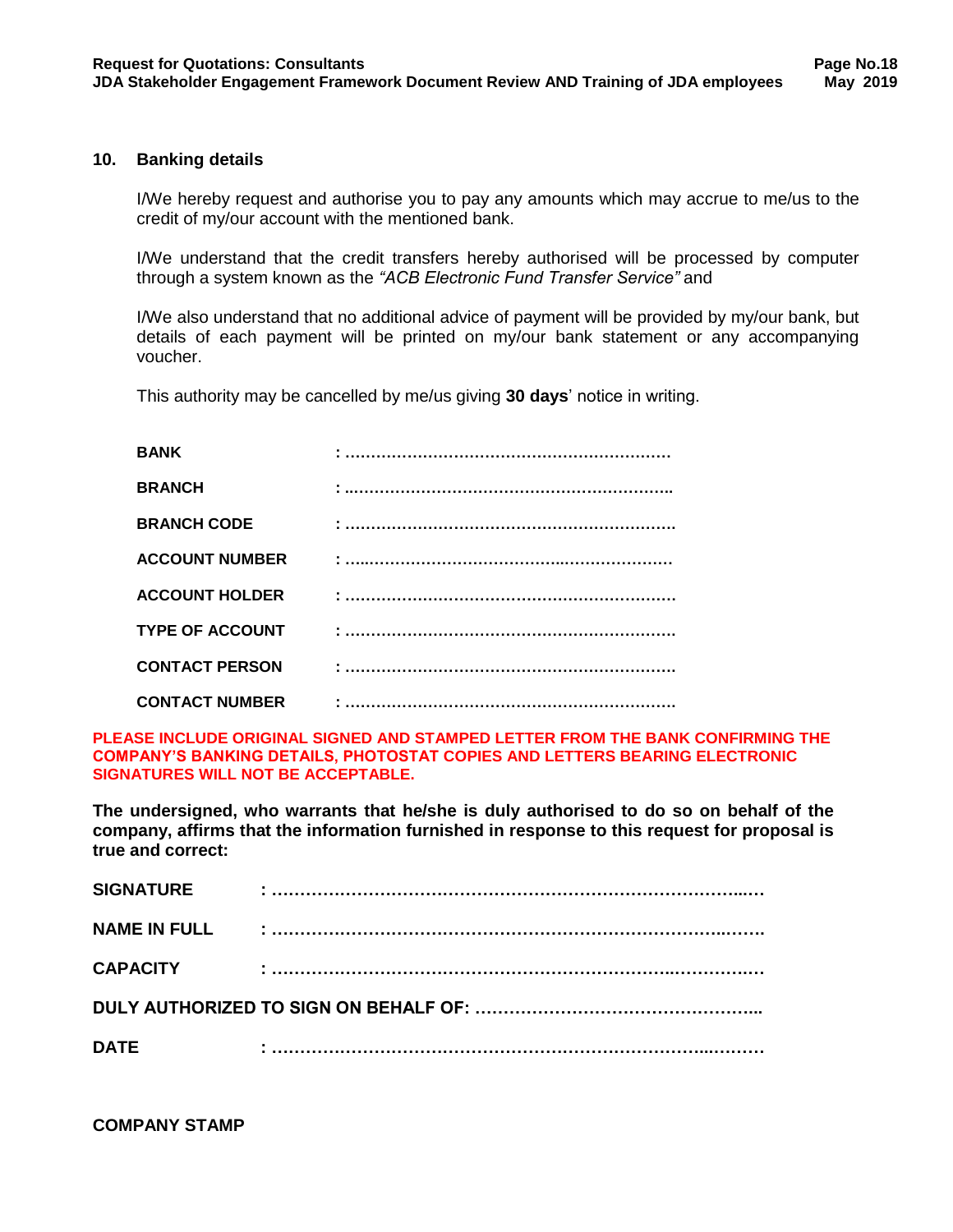# **ANNEXURE B: DECLARATION OF INTEREST**

- 1. No bid will be accepted from persons in the service of the state\*.
- 2. Any person, having a kinship with persons in the service of the state, including a blood relationship, may make an offer or offers in terms of this invitation to bid. In view of possible allegations of favouritism, should the resulting bid, or part thereof, be awarded to persons connected with or related to persons in service of the state, it is required that the bidder or their authorised representative declare their position in relation to the evaluating/adjudicating authority.
- 3. In order to give effect to the above, the following questionnaire must be completed and submitted with the bid.

| 3.1 |                                                                                                                                                                         |          |
|-----|-------------------------------------------------------------------------------------------------------------------------------------------------------------------------|----------|
| 3.2 |                                                                                                                                                                         |          |
| 3.3 | Position occupied in the company (director, trustees, shareholder**)                                                                                                    |          |
|     |                                                                                                                                                                         |          |
| 3.4 |                                                                                                                                                                         |          |
| 3.5 |                                                                                                                                                                         |          |
| 3.6 |                                                                                                                                                                         |          |
| 3.7 | The names of all directors / trustees / shareholders / members, their individual identity numbers and state<br>employee numbers must be indicated in paragraph 4 below. |          |
| 3.8 | Are you presently in the service of the state*                                                                                                                          | YES / NO |
|     | If yes, furnish particulars                                                                                                                                             |          |
|     |                                                                                                                                                                         |          |
|     |                                                                                                                                                                         |          |
| 3.9 | Have you been in the service of the state for the past twelve months?                                                                                                   | YES / NO |
|     | If yes, furnish particulars                                                                                                                                             |          |
|     |                                                                                                                                                                         |          |
|     |                                                                                                                                                                         |          |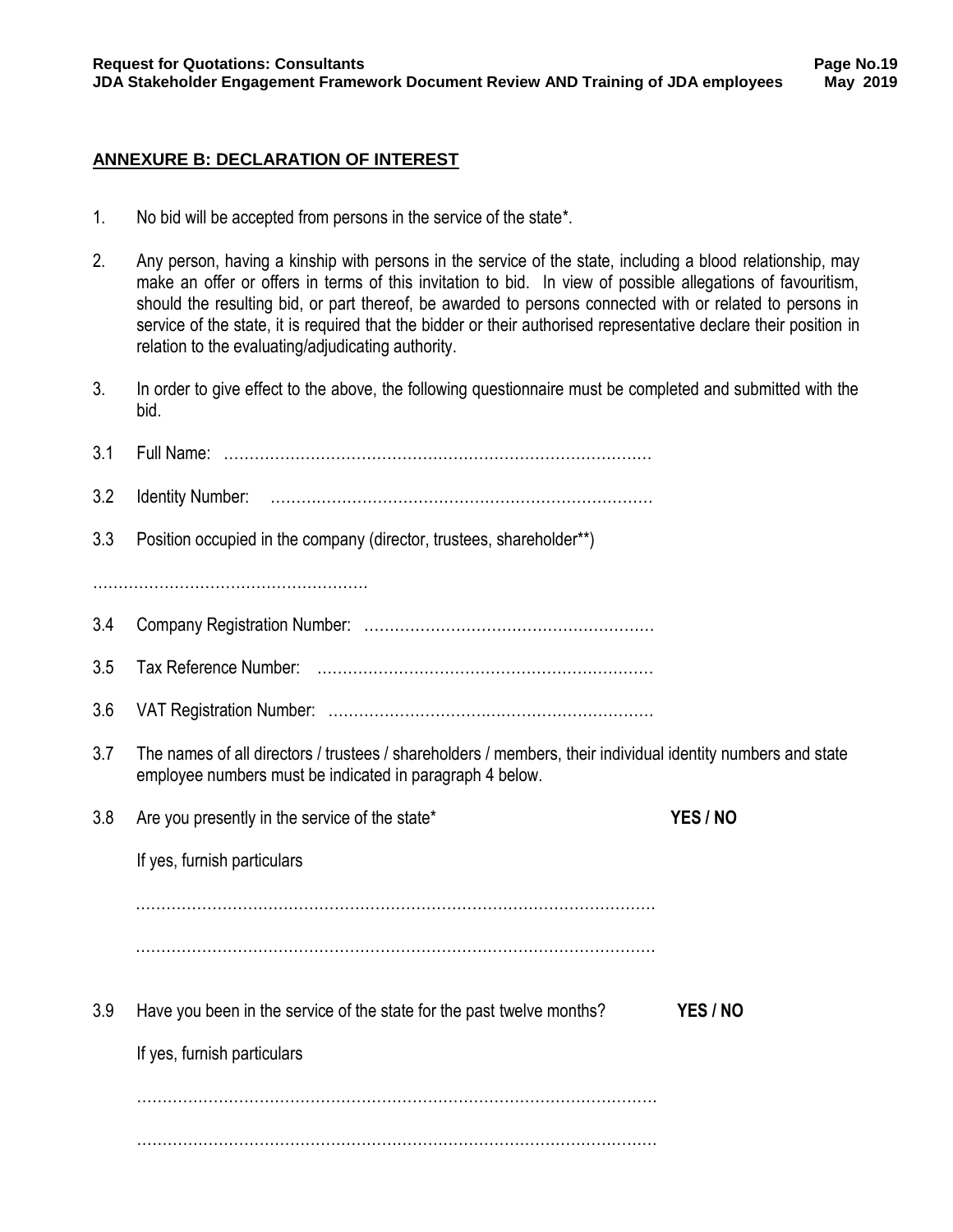3.10 Do you, have any relationship (family, friend, other) with persons in the service of the state and who may be involved with the evaluation and or adjudication of this bid? **YES / NO**

If yes, furnish particulars

………………………………………………………………………………………… . The same state of the state of the state of the state of the state of the state of the state of the state of the state of the state of the state of the state of the state of the state of the state of the state of the st

3.11 Are you, aware of any relationship (family, friend, other) between any other bidder and any persons in the service of the state who may be involved with the evaluation and or adjudication of this bid? **YES / NO**

If yes, furnish particulars

…………………………………………………………………………………………

…………………………………………………………………………………………

3.12 Are any of the company's directors, trustees, managers, principle shareholders or stakeholders in service of the state? **YES / NO**

If yes, furnish particulars

…………………………………………………………………………………………

…………………………………………………………………………………………

3.13 Are any spouse, child or parent of the company's directors, trustees, managers, principle shareholders or stakeholders in service of the state? **YES / NO**

If yes, furnish particulars

…………………………………………………………………………………………

…………………………………………………………………………………………

3.14 Do you or any of the directors, trustees, managers, principle shareholders or stakeholders of this company have any interest in any other related companies or businesses whether or not they are bidding for this contract?

If yes, furnish particulars

**YES / NO**

………………………………………………………………………………………… …………………………………………………………………………………………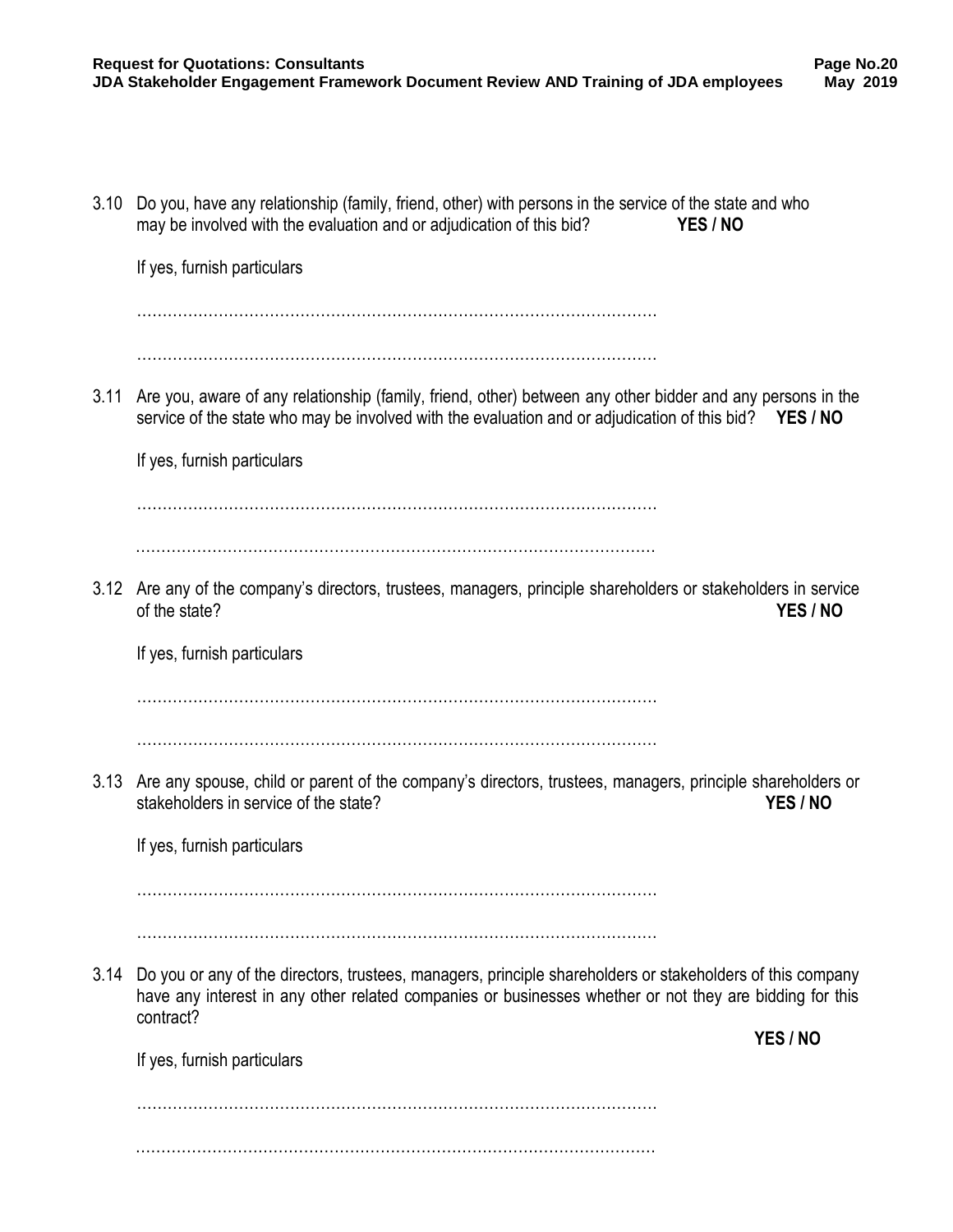4. Full details of directors / trustees / members / shareholders.

| <b>FULL NAME</b> | <b>IDENTITY NUMBER</b> | <b>STATE EMPLOYEE</b><br><b>NUMBER</b> |
|------------------|------------------------|----------------------------------------|
|                  |                        |                                        |
|                  |                        |                                        |
|                  |                        |                                        |
|                  |                        |                                        |
|                  |                        |                                        |
|                  |                        |                                        |
|                  |                        |                                        |
|                  |                        |                                        |
|                  |                        |                                        |

# **CERTIFICATION**

**I, THE UNDERSIGNED (FULL NAME**)

…………………………………………………………………...……………………

**CERTIFY THAT THE INFORMATION FURNISHED ON THIS DECLARATION FORM IS TRUE AND CORRECT.** 

**I ACCEPT THAT, IN ADDITION TO CANCELLATION OF A CONTRACT, ACTION MAY BE TAKEN AGAINST ME SHOULD THIS DECLARATION PROVE TO BE FALSE.** 

| Signature                                                                                                                                                                                                                                                                                                                                                                                                                                                                                                                                                                                                           | Position                                                                                                                            |  |
|---------------------------------------------------------------------------------------------------------------------------------------------------------------------------------------------------------------------------------------------------------------------------------------------------------------------------------------------------------------------------------------------------------------------------------------------------------------------------------------------------------------------------------------------------------------------------------------------------------------------|-------------------------------------------------------------------------------------------------------------------------------------|--|
| Name of Bidder                                                                                                                                                                                                                                                                                                                                                                                                                                                                                                                                                                                                      | Date                                                                                                                                |  |
| *<br>MSCM Regulations: "in the service of the state" means to be -<br>(a) a member of $-$<br>(i) any municipal council;<br>(ii) any provincial legislature; or<br>(iii) the national Assembly or the national Council of provinces;<br>(b) a member of the board of directors of any municipal entity;<br>an official of any municipality or municipal entity;<br>(C)<br>(d)<br>meaning of the Public Finance Management Act, 1999 (Act No.1 of 1999);<br>(e) a member of the accounting authority of any national or provincial public entity; or<br>an employee of Parliament or a provincial legislature.<br>(t) | an employee of any national or provincial department, national or provincial public entity or constitutional institution within the |  |

\*\* "Stakeholder' means a person who owns shares in the company and is actively involved in the management of the company or business and exercises control over the company.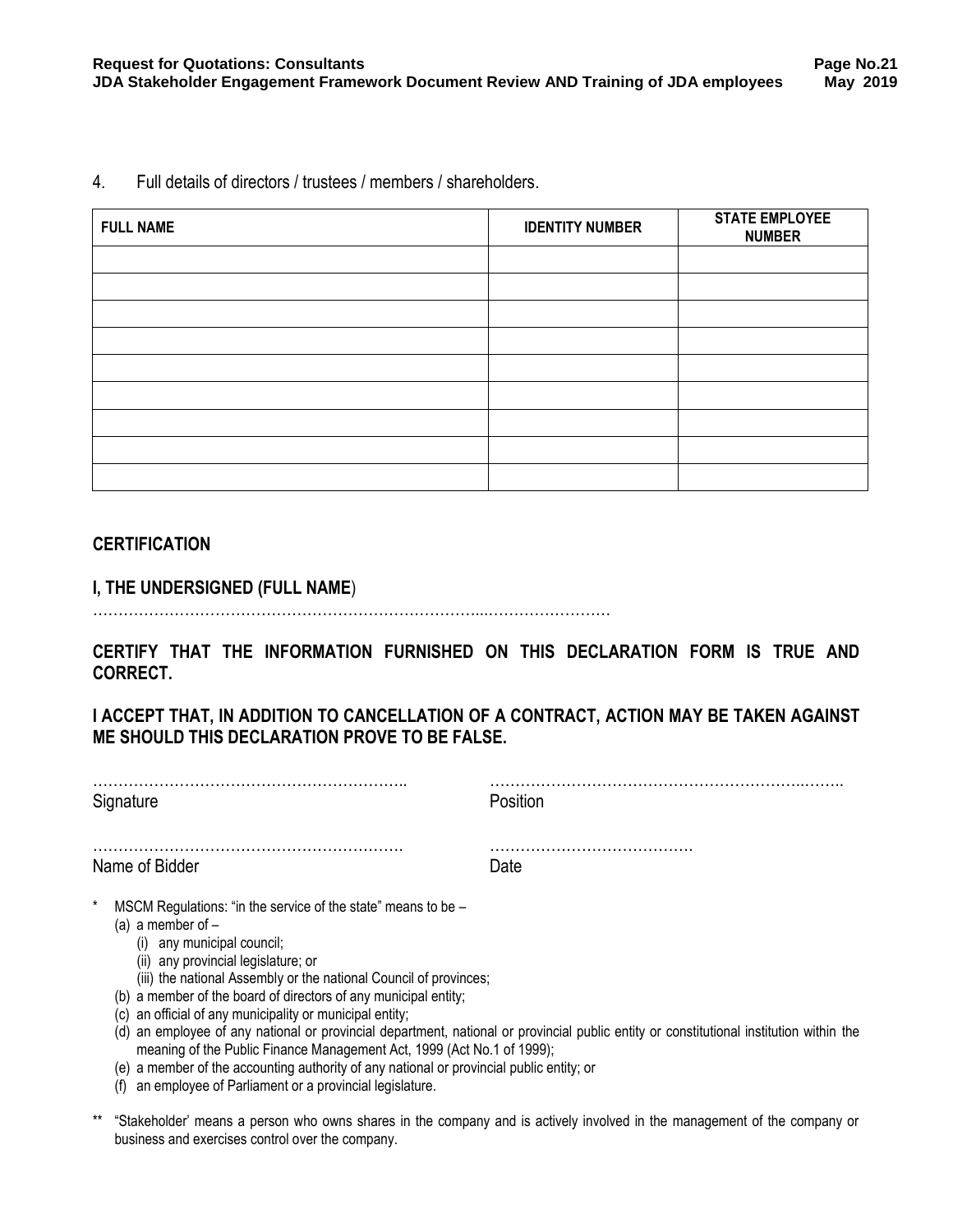#### **ANNEXURE C: DECLARATION OF BIDDER'S PAST SUPPLY CHAIN MANAGEMENT PRACTICES**

- 1 This Municipal Bidding Document must form part of all bids invited.
- 2 It serves as a declaration to be used by municipalities and municipal entities in ensuring that when goods and services are being procured, all reasonable steps are taken to combat the abuse of the supply chain management system.
- 3 The bid of any bidder may be rejected if that bidder, or any of its directors have:
	- a. abused the municipality's / municipal entity's supply chain management system or committed any improper conduct in relation to such system;
	- b. been convicted for fraud or corruption during the past five years;
	- c. willfully neglected, reneged on or failed to comply with any government, municipal or other public sector contract during the past five years; or
	- d. been listed in the Register for Tender Defaulters in terms of section 29 of the Prevention and Combating of Corrupt Activities Act (No 12 of 2004).
- 4 In order to give effect to the above, the following questionnaire must be completed and submitted with the bid.

| <b>Item</b> | <b>Question</b>                                                                                                                                                                                                                                                                                                                                                                                                                                   | Yes | N <sub>0</sub>      |
|-------------|---------------------------------------------------------------------------------------------------------------------------------------------------------------------------------------------------------------------------------------------------------------------------------------------------------------------------------------------------------------------------------------------------------------------------------------------------|-----|---------------------|
| 4.1         | Is the bidder or any of its directors listed on the National Treasury's database<br>as a company or person prohibited from doing business with the public<br>sector?<br>(Companies or persons who are listed on this database were informed in<br>writing of this restriction by the National Treasury after the audi alteram<br>partem rule was applied).                                                                                        | Yes | No.<br>$\mathsf{L}$ |
| 4.1.1       | If so, furnish particulars:                                                                                                                                                                                                                                                                                                                                                                                                                       |     |                     |
| 4.2         | Is the bidder or any of its directors listed on the Register for Tender Defaulters<br>in terms of section 29 of the Prevention and Combating of Corrupt Activities<br>Act (No 12 of 2004)?<br>(To access this Register enter the National Treasury's website,<br>www.treasury.gov.za, click on the icon "Register for Tender Defaulters"<br>or submit your written request for a hard copy of the Register to<br>facsimile number (012) 3265445). | Yes | No.                 |
| 4.2.1       | If so, furnish particulars:                                                                                                                                                                                                                                                                                                                                                                                                                       |     |                     |
| <b>Item</b> | <b>Question</b>                                                                                                                                                                                                                                                                                                                                                                                                                                   | Yes | N <sub>0</sub>      |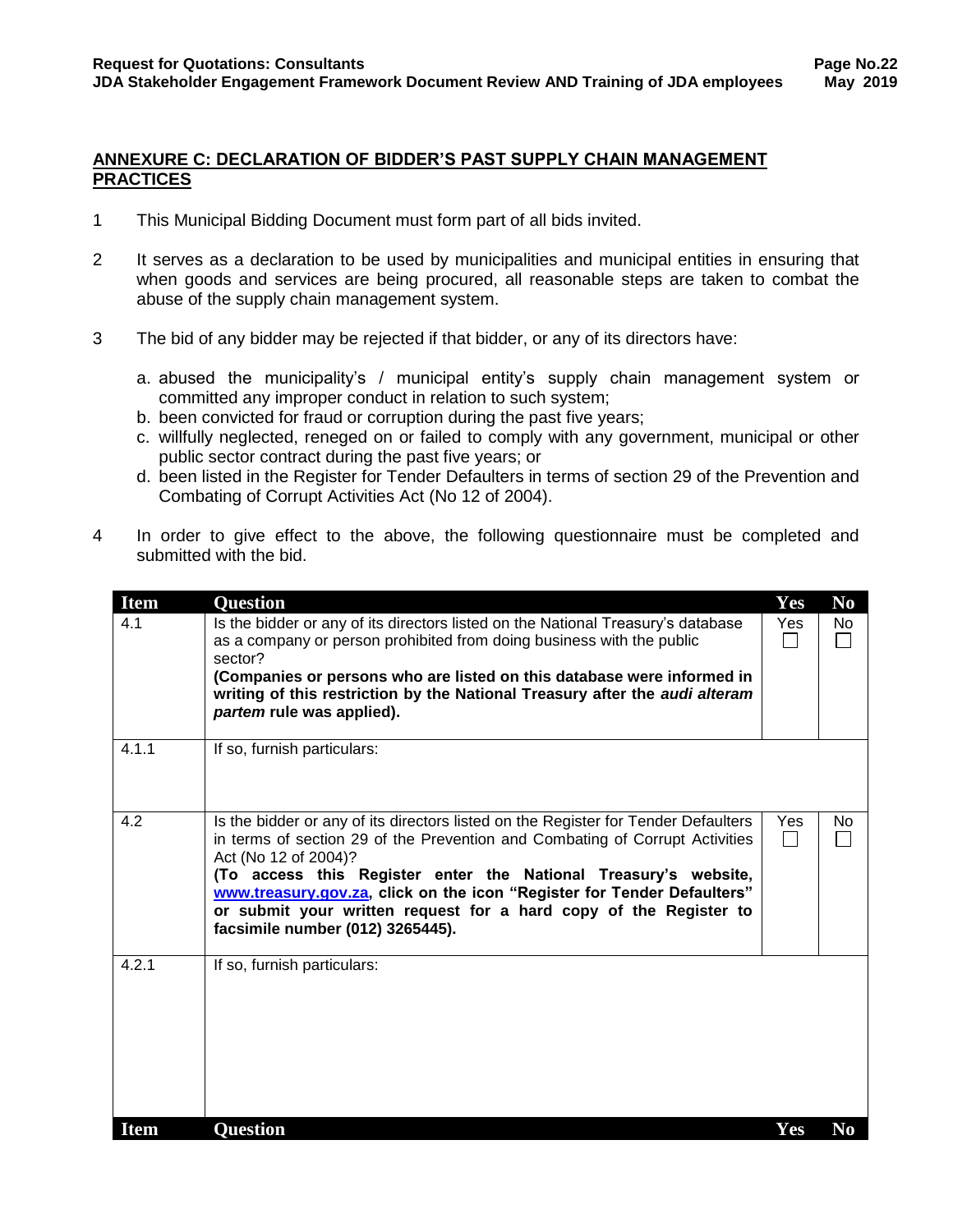| 4.3   | Was the bidder or any of its directors convicted by a court of law (including a<br>court of law outside the Republic of South Africa) for fraud or corruption during<br>the past five years? | Yes | No |
|-------|----------------------------------------------------------------------------------------------------------------------------------------------------------------------------------------------|-----|----|
| 4.3.1 | If so, furnish particulars:                                                                                                                                                                  |     |    |

| 4.4   | Does the bidder or any of its directors owe any municipal rates and taxes or<br>municipal charges to the municipality / municipal entity, or to any other<br>municipality / municipal entity, that is in arrears for more than three months? | Yes | No. |
|-------|----------------------------------------------------------------------------------------------------------------------------------------------------------------------------------------------------------------------------------------------|-----|-----|
| 4.4.1 | If so, furnish particulars:                                                                                                                                                                                                                  |     |     |
| 4.5   | Was any contract between the bidder and the municipality / municipal entity or<br>any other organ of state terminated during the past five years on account of<br>failure to perform on or comply with the contract?                         | Yes | No. |
| 4.5.1 | If so, furnish particulars:                                                                                                                                                                                                                  |     |     |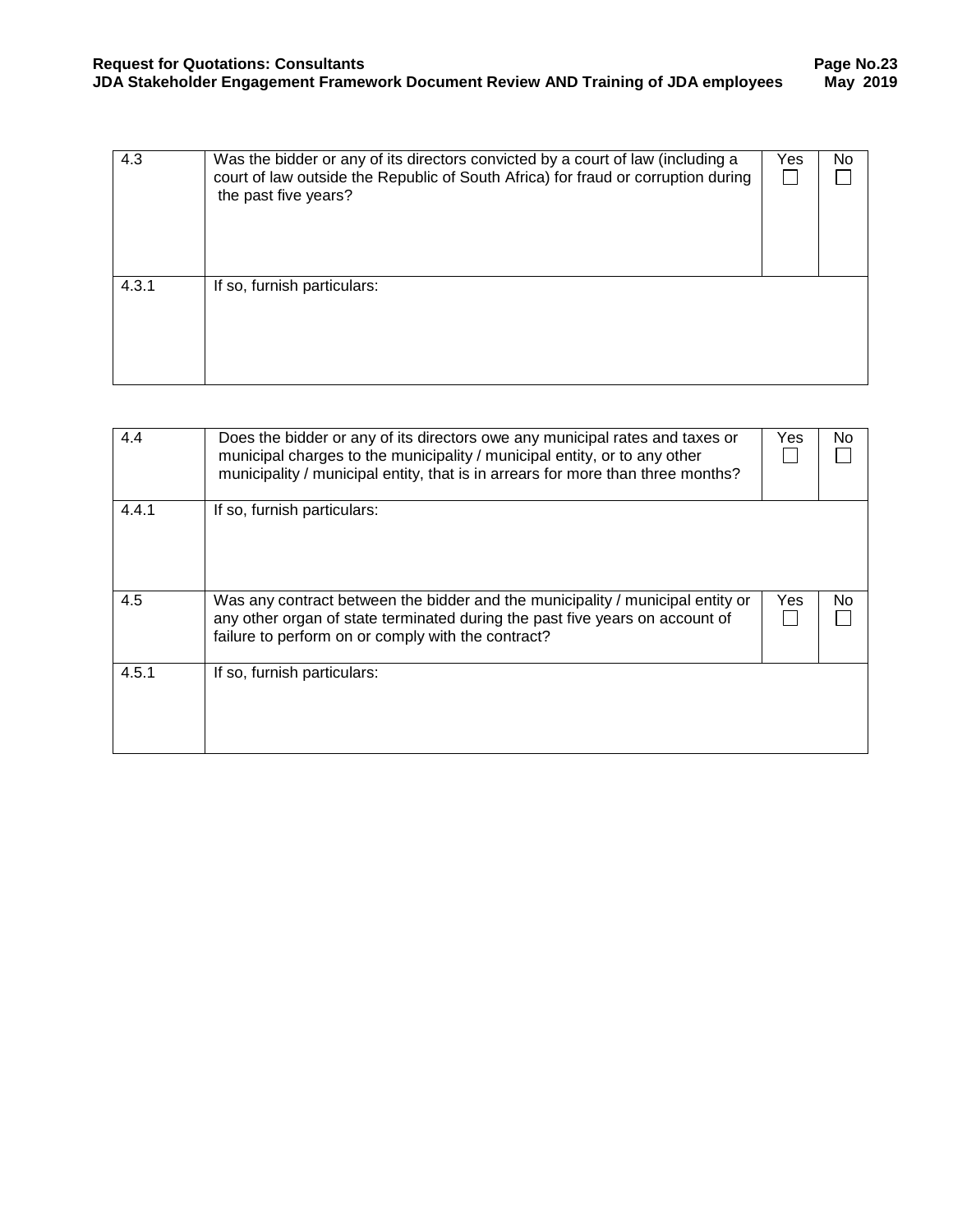**CERTIFICATION**

# **I, THE UNDERSIGNED (FULL NAME**)

…………………………………………………………………...……………………

**CERTIFY THAT THE INFORMATION FURNISHED ON THIS DECLARATION FORM IS TRUE AND CORRECT.** 

**I ACCEPT THAT, IN ADDITION TO CANCELLATION OF A CONTRACT, ACTION MAY BE TAKEN AGAINST ME SHOULD THIS DECLARATION PROVE TO BE FALSE.** 

| Signature      | osition? |
|----------------|----------|
|                |          |
| Name of Bidder | าลte     |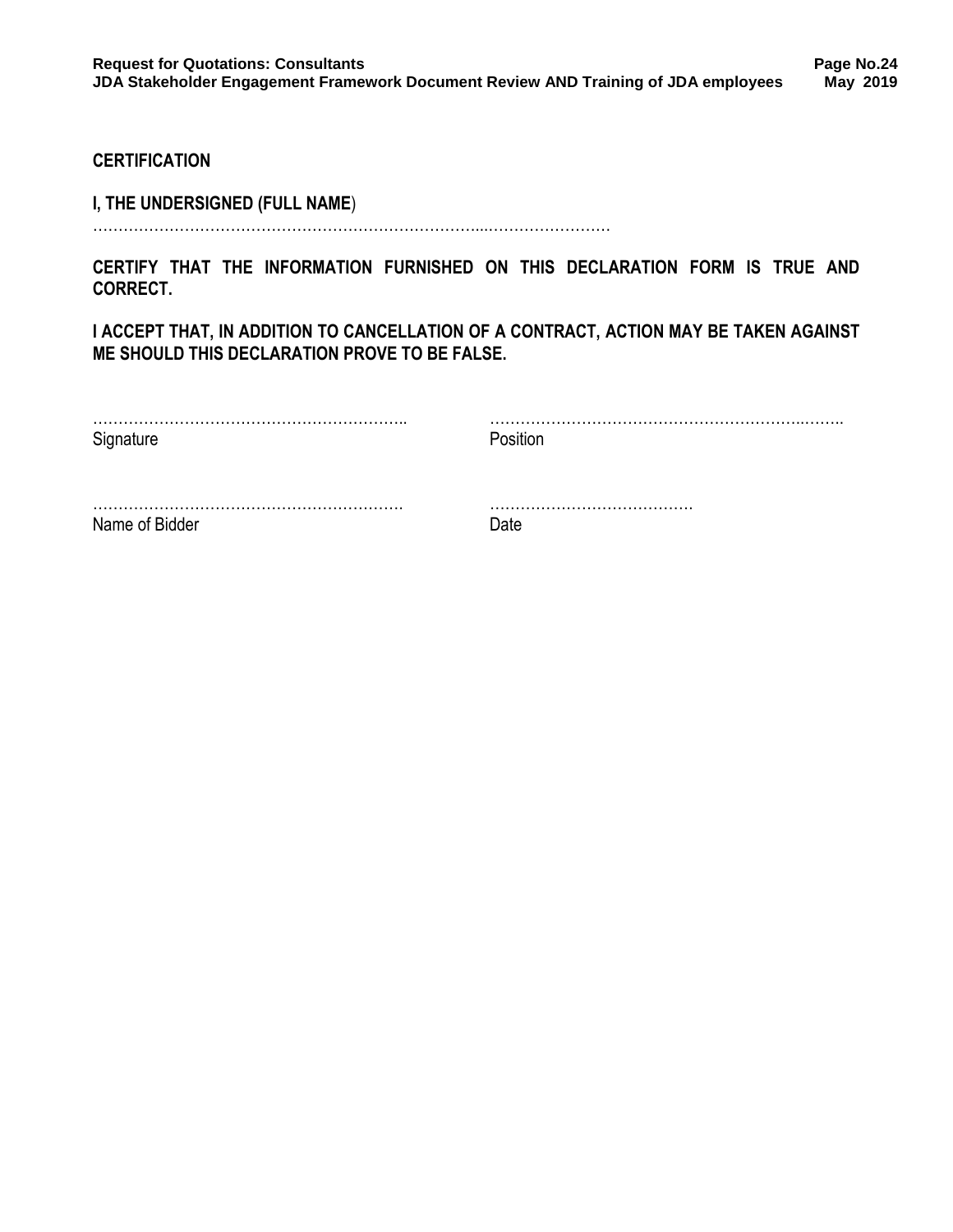

**City of Johannesburg** Johannesburg Development Agency

No 3 Helen Joseph Street PO Box 61877 Tel +27(0) 11 688 7851 (O) The Bus Factory Newtown Johannesburg, 2000 2107

Marshalltown Fax +27(0) 11 688 7899/63 E-mail: info@jda.org.za

> **www.jda.org.za www.joburg.org.za**

# ANNEXURE D: PARTICULARS OF CONTRACTS AWARDED BY AN ORGAN OF STATE\*\*\* DURING THE LAST 5 YEARS cont.

| <b>EMPLOYER</b> | <b>CONSULTING</b><br><b>ENGINEER</b> | <b>NATURE OF WORK</b> | <b>VALUE OF</b><br><b>WORK</b> | <b>YEAR</b><br><b>COMPLETED</b> |
|-----------------|--------------------------------------|-----------------------|--------------------------------|---------------------------------|
|                 |                                      |                       |                                |                                 |
|                 |                                      |                       |                                |                                 |
|                 |                                      |                       |                                |                                 |
|                 |                                      |                       |                                |                                 |
|                 |                                      |                       |                                |                                 |
|                 |                                      |                       |                                |                                 |
|                 |                                      |                       |                                |                                 |

**\*\*\* Organ of State means-**

- a) a national or provincial department:
- b) a municipality;
- c) a constitutional institution defined in the Public Finance Management Act, 1999 (Act No. 1 of 1999);
- d) Parliament;
- e) a provincial legislature;
- ◆ f) any other institution or category of institutions included in the definition of "organ of state" in section 239 of the Constitution and recognised by the [Minister](javascript:void(0);) by notice in the *Government Gazette* as an institution or category of institutions to which [this Act](javascript:void(0);) applies

# **Building a better city**

M Ntanga (Chairperson) D Cohen (Acting CEO) S Moonsamy (CFO) S Jensma TG Sambo JW Karuri -Sebina EF Peters K Govender A Steyn P Zagaretos R Shirinda (Company Secretary) Registration Number: 2001/005101/07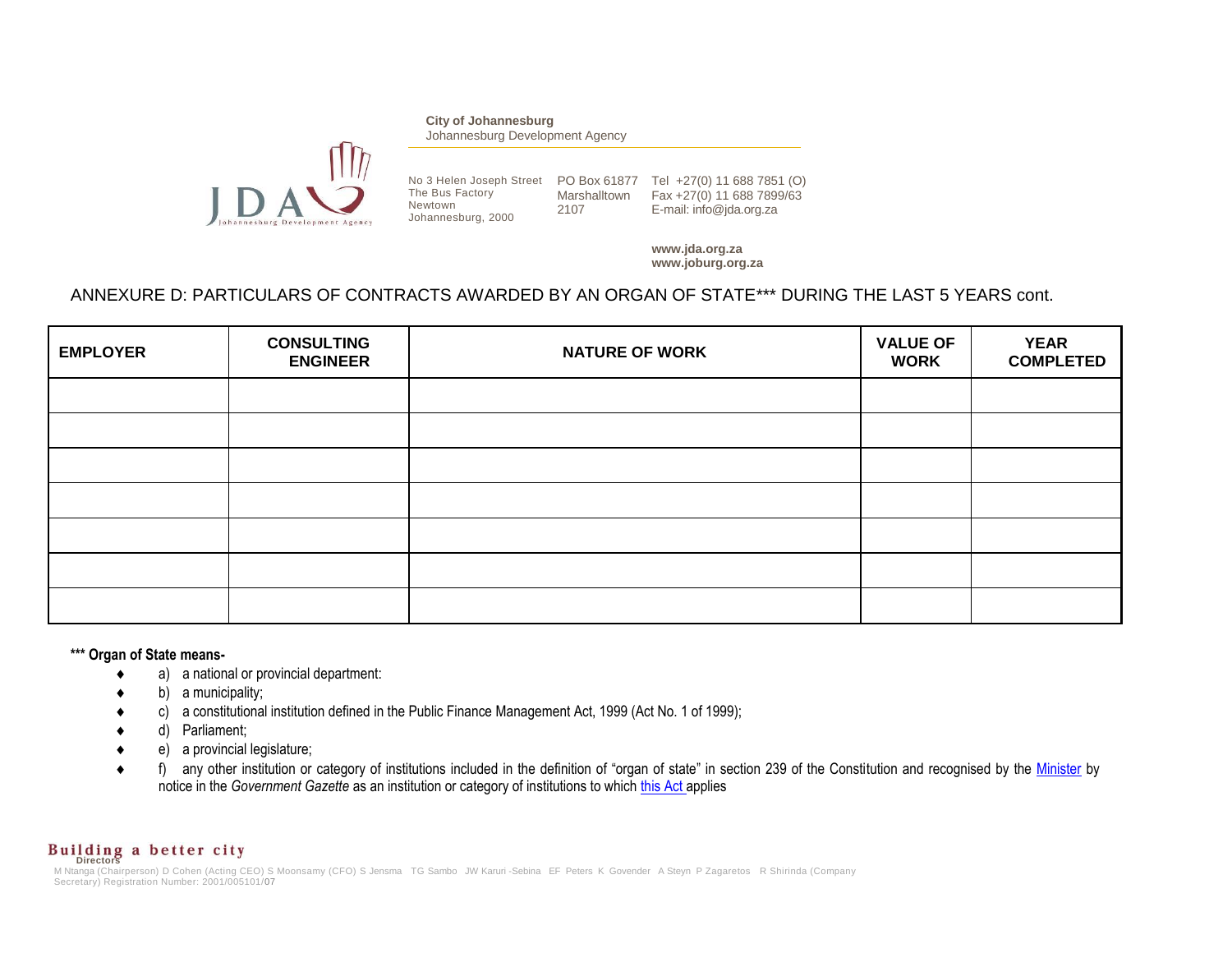| <b>Request for Quotations: Consultants</b>                                         | Page No.26 |
|------------------------------------------------------------------------------------|------------|
| JDA Stakeholder Engagement Framework Document Review AND Training of JDA employees | May 2019   |

Signature **Position** *(of person authorised to sign on behalf of the organisation)*

……………………………………………………. ………………………………….

…………………………………………………….. .……………………………………………………..……..

Name of Bidder Date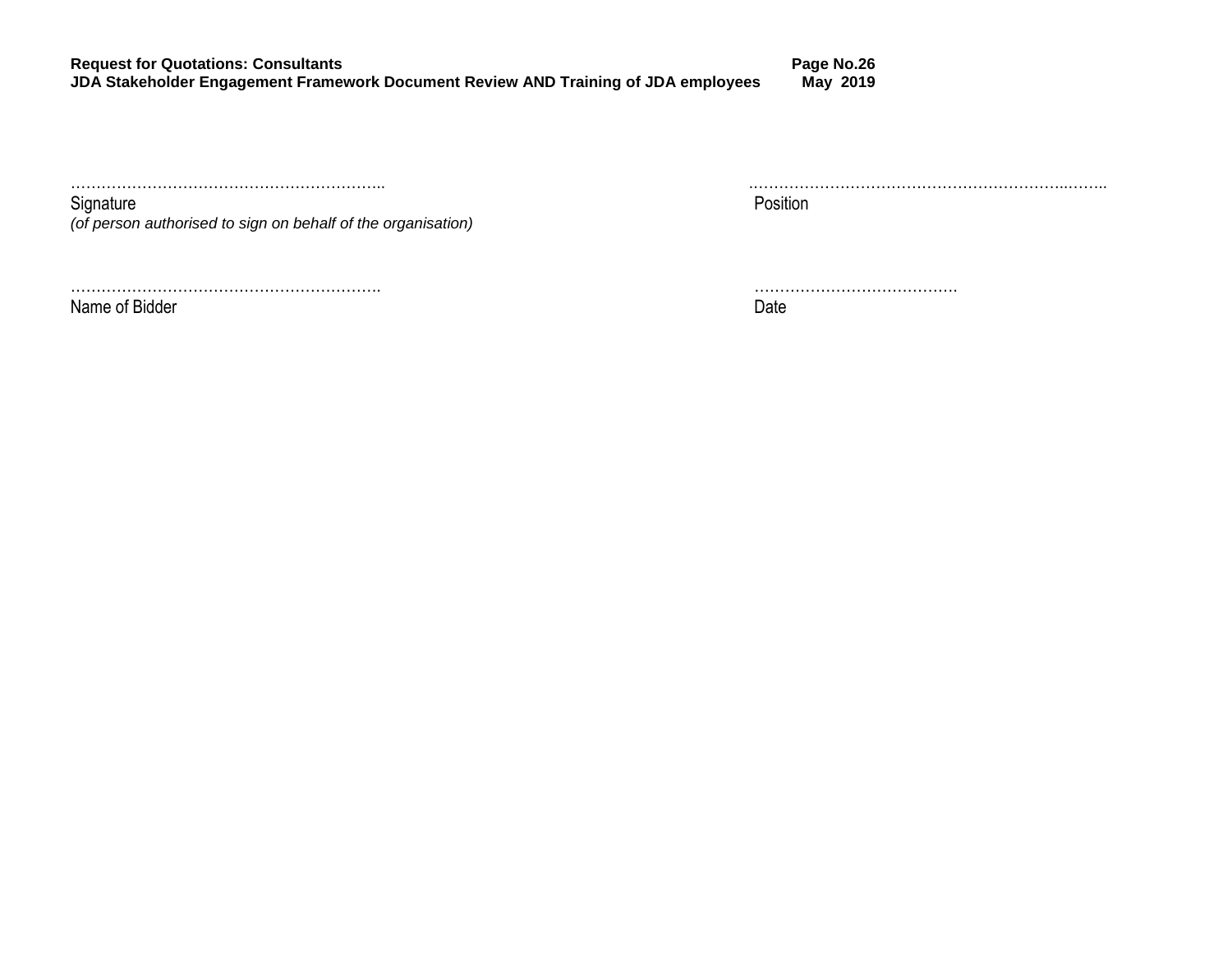

**City of Johannesburg** Johannesburg Development Agency

The Bus Factory Newtown Johannesburg, 2000

Marshalltown 2107

No 3 Helen Joseph Street PO Box 61877 Tel +27(0) 11 688 7851 (O) Fax +27(0) 11 688 7899/63 E-mail: info@jda.org.za

> **www.jda.org.za www.joburg.org.za**

# **ANNEXURE E: CERTIFICATE OF INDEPENDENT BID DETERMINATION**

I, the undersigned, in submitting the accompanying bid:

# *JDA Board Assessment*

in response to the invitation for the bid made by:

#### *Johannesburg Development Agency*

do hereby make the following statements that I certify to be true and complete in every respect:

I certify, on behalf of:

(Name of Bidder)

\_\_\_\_\_\_\_\_\_\_\_\_\_\_\_\_\_\_\_\_\_\_\_\_\_\_\_\_\_\_\_\_\_\_\_\_\_\_\_\_\_\_\_\_\_\_\_\_\_\_\_\_\_\_\_\_\_\_\_\_\_\_\_\_\_\_\_\_\_\_\_\_\_\_\_\_\_that:

- 1. I have read and I understand the contents of this Certificate;
- 2. I understand that the accompanying bid will be disqualified if this Certificate is found not to be true and complete in every respect;
- 3. I am authorized by the bidder to sign this Certificate, and to submit the accompanying bid, on behalf of the bidder;
- 4. Each person whose signature appears on the accompanying bid has been authorized by the bidder to determine the terms of, and to sign, the bid, on behalf of the bidder;
- 5. For the purposes of this Certificate and the accompanying bid, I understand that the word "competitor" shall include any individual or organization, other than the bidder, whether or not affiliated with the bidder, who:
	- (a) has been requested to submit a bid in response to this bid invitation;
	- (b) could potentially submit a bid in response to this bid invitation, based on their qualifications, abilities or experience; and
	- (c) provides the same goods and services as the bidder and/or is in the same line of business as the bidder
- 6. The bidder has arrived at the accompanying bid independently from, and without consultation, communication, agreement or arrangement with any competitor. However communication between partners in a joint venture or consortium will not be construed as collusive bidding.

**Building a better city**